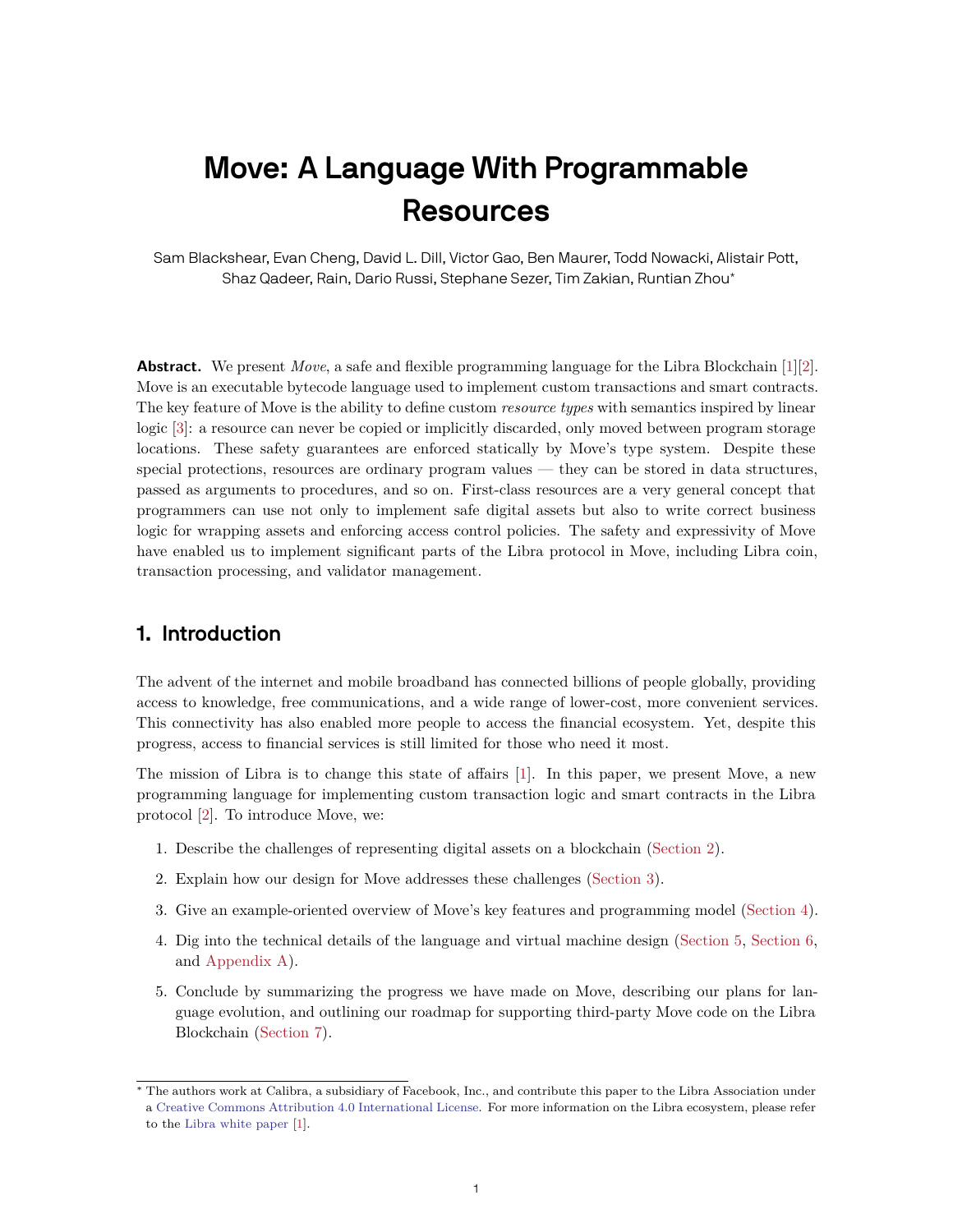**Audience.** This paper is intended for two different audiences:

- Programming language researchers who may not be familiar with blockchain systems. We encourage this audience to read the paper from cover-to-cover, but we warn that we may sometimes refer to blockchain concepts without providing enough context for an unfamiliar reader. Reading [[2\]](#page-24-1) before diving into this paper will help, but it is not necessary.
- Blockchain developers who may not be familiar with programming languages research but are interested in learning about the Move language. We encourage this audience to begin with [Section 3.](#page-4-0) We caution that [Section 5,](#page-11-0) [Section 6](#page-17-0), and [Appendix A](#page-20-0) contain some programming language terminology and formalization that may be unfamiliar.

# <span id="page-1-0"></span>**2. Managing Digital Assets on a Blockchain**

We will begin by briefly explaining a blockchain at an abstract level to help the reader understand the role played by a "blockchain programming language" like Move. This discussion intentionally omits many important details of a blockchain system in order to focus on the features that are relevant from a language perspective.

## **2.1. An Abstract View of a Blockchain**

A blockchain is a replicated state machine [\[4](#page-24-3)][[5\]](#page-24-4). Replicators in the system are known as *validators*. Users of the system send *transactions* to validators. Each validator understands how to *execute* a transaction to transition its internal state machine from the current state to a new state.

Validators leverage their shared understanding of transaction execution to follow a *consensus protocol* for collectively defining and maintaining the replicated state. If

- the validators start from the same initial state, and
- the validators agree on what the next transaction should be, and
- executing a transaction produces a deterministic state transition,

then the validators will also agree on what the next state is. Repeatedly applying this scheme allows the validators to process transactions while continuing to agree on the current state.

Note that the consensus protocol and the state transition components are not sensitive to each other's implementation details. As long as the consensus protocol ensures a total order among transactions and the state transition scheme is deterministic, the components can interact in harmony.

## <span id="page-1-1"></span>**2.2. Encoding Digital Assets in an Open System**

The role of a blockchain programming language like Move is to decide how transitions and state are represented. To support a rich financial infrastructure, the state of the Libra Blockchain must be able to encode the owners of digital assets at a given point in time. Additionally, state transitions should allow the transfer of assets.

There is one other consideration that must inform the design of a blockchain programming language. Like other public blockchains, the Libra Blockchain is an *open* system. Anyone can view the current blockchain state or submit transactions to a validator (i.e., propose state transitions). Traditionally, software for managing digital assets (e.g., banking software) operates in a closed system with special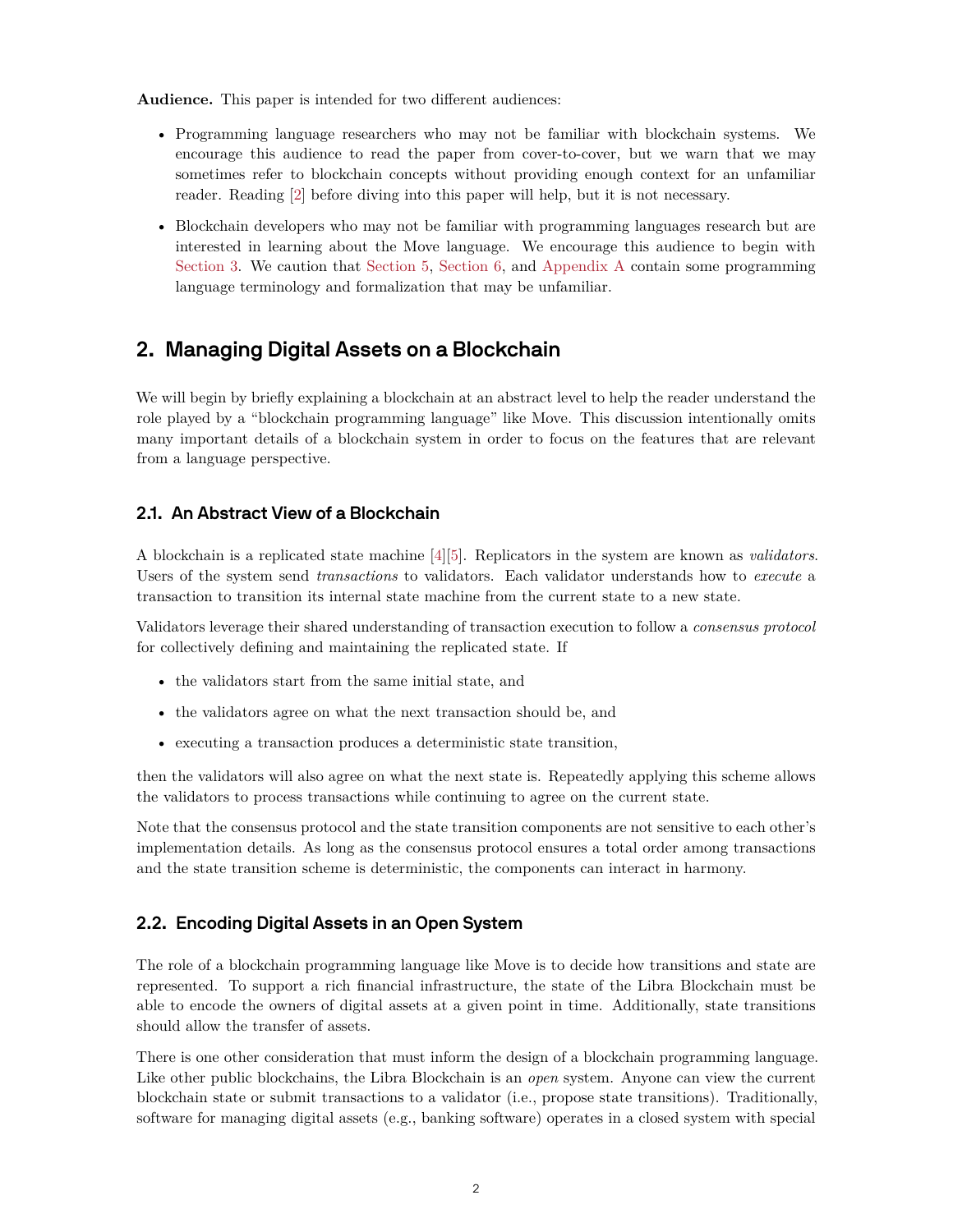administrative controls. In a public blockchain, all participants are on equal footing. A participant can propose any state transition she likes, yet not all state transitions should be allowed by the system. For example, Alice is free to propose a state transition that transfers assets owned by Bob. The state transition function must be able to recognize that this state transition is invalid and reject it.

It is challenging to choose a representation of transitions and state that encodes ownership of digital assets in an open software system. In particular, there are two properties of physical assets that are difficult to encode in digital assets:

- **Scarcity.** The supply of assets in the system should be controlled. Duplicating existing assets should be prohibited, and creating new assets should be a privileged operation.
- **Access control.** A participant in the system should be able to protect her assets with access control policies.

To build intuition, we will see how these problems arise during a series of strawman proposals for the representation of state transitions. We will assume a blockchain that tracks a single digital asset called a StrawCoin. The blockchain state G is structured as a key-value store that maps user identities (represented with cryptographic public keys) to natural number values that encode the StrawCoin held by each user. A proposal consists of a *transaction script* that will be evaluated using the given evaluation rule, producing an update to apply to the global state. We will write  $G[K] := n$  to denote updating the natural number stored at key  $K$  in the global blockchain state with the value  $n$ .

The goal of each proposal is to design a system that is expressive enough to allow Alice to send StrawCoin to Bob, yet constrained enough to prevent any user from violating the scarcity or access control properties. The proposals do not attempt to address security issues such as replay attacks [\[6](#page-24-5)] that are important, but unrelated to our discussion about scarcity and access control.

**Scarcity.** The simplest possible proposal is to directly encode the update to the state in the transaction script:

| <b>Transaction Script Format</b> Evaluation Rule |             |
|--------------------------------------------------|-------------|
| $\langle K, n \rangle$                           | $G[K] := n$ |

This representation can encode sending StrawCoin from Alice to Bob. But it has several serious problems. For one, this proposal does not enforce the scarcity of StrawCoin. Alice can give herself as many StrawCoin as she pleases "out of thin air" by sending the transaction ⟨Alice, 100⟩. Thus, the StrawCoin that Alice sends to Bob are effectively worthless because Bob could just as easily have created those coins for himself.

Scarcity is an important property of valuable physical assets. A rare metal like gold is naturally scarce, but there is no inherent physical scarcity in digital assets. A digital asset encoded as some sequence of bytes, such as G[Alice]  $\rightarrow$  10, is no physically harder to produce or copy than another sequence of bytes, such as  $G[Alice] \rightarrow 100$ . Instead, the evaluation rule must enforce scarcity programmatically.

Let's consider a second proposal that takes scarcity into account:

| <b>Transaction Script Format</b> Evaluation Rule |                                |
|--------------------------------------------------|--------------------------------|
| $\langle K_a, n, K_b \rangle$                    | if $G[K_{\alpha}] \geq n$ then |
|                                                  | $G[K_{a}] := G[K_{a}] - n$     |
|                                                  | $G[K_b] := G[K_b] + n$         |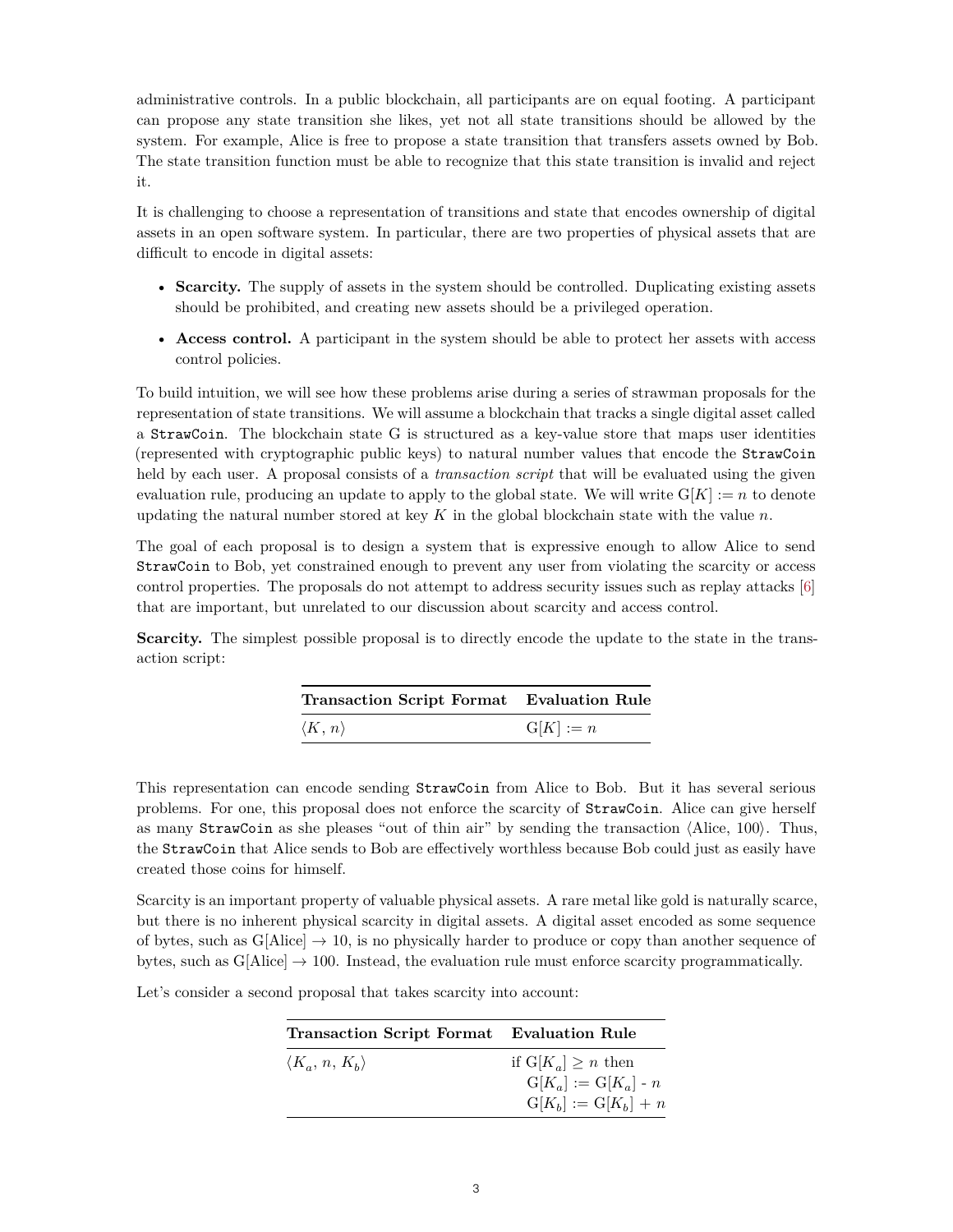Under this scheme, the transaction script specifies both the public key  $K_a$  of the sender, Alice, and the public key  $K_b$  of the recipient, Bob. The evaluation rule now checks that the number of StrawCoin stored under  $K_a$  is at least n before performing any update. If the check succeeds, the evaluation rule subtracts  $n$  from the StrawCoin stored under the sender's key and adds  $n<sup>1</sup>$  to the StrawCoin stored under the recipient's key. Under this scheme, executing a valid transaction script enforces scarcity by conserving the number of StrawCoin in the system. Alice can no longer create StrawCoin out of thin air  $-$  she can only give Bob StrawCoin debited from her account.

**Access control.** Though the second proposal addresses the scarcity issue, it still has a problem: Bob can send transactions that spend StrawCoin belonging to Alice. For example, nothing in the evaluation rule will stop Bob from sending the transaction ⟨Alice, 100, Bob⟩. We can address this by adding an access control mechanism based on digital signatures:

| Transaction Script Format Evaluation Rule |                                                                                                                                                   |
|-------------------------------------------|---------------------------------------------------------------------------------------------------------------------------------------------------|
| $S_{K_a}(\langle K_a, n, K_b \rangle)$    | if verify_sig( $S_{K_n}(\langle K_a, n, K_b \rangle)$ ) && $G[K_a] \geq n$ then<br>$G[K_{\alpha}] := G[K_{\alpha}] - n$<br>$G[K_b] := G[K_b] + n$ |

This scheme requires Alice to sign the transaction script with her private key. We write  $S_K(m)$  for signing the message  $m$  using the private key paired with public key  $K$ . The evaluation rule uses the verify\_sig function to check the signature against Alice's public key  $K_a$ . If the signature does not verify, no update is performed. This new rule solves the problem with the previous proposal by using the unforgeability of digital signatures to prevent Alice from debiting StrawCoin from any account other than her own.

As an aside, notice that there was effectively no need for an evaluation rule in the first strawman proposal — the proposed state update was applied directly to the key-value store. But as we progressed through the proposals, a clear separation between the preconditions for performing the update and the update itself has emerged. The evaluation rule decides both whether to perform an update and what update to perform by evaluating the script. This separation is fundamental because enforcing access control and scarcity policies inevitably requires some form of evaluation — the user proposes a state change, and computation must be performed to determine whether the state change conforms to the policy. In an open system, the participants cannot be trusted to enforce the policies off-chain and submit direct updates to the state (as in the first proposal). Instead, the access control policies must be enforced on-chain by the evaluation rule.

#### **2.3. Existing Blockchain Languages**

StrawCoin is a toy language, but it attempts to capture the essence of the Bitcoin Script [\[7](#page-24-6)][[8\]](#page-24-7) and Ethereum Virtual Machine bytecode [[9\]](#page-24-8) languages (particularly the latter). Though these languages are more sophisticated than StrawCoin, they face many of the same problems:

1. **Indirect representation of assets.** An asset is encoded using an integer, but an integer value is not the same thing as an asset. *In fact, there is no type or value that represents Bitcoin/Ether/*StrawCoin! This makes it awkward and error-prone to write programs that use assets. Patterns such as passing assets into/out of procedures or storing assets in data structures require special language support.

<sup>&</sup>lt;sup>1</sup> For simplicity, we will ignore the possibility of integer overflow here.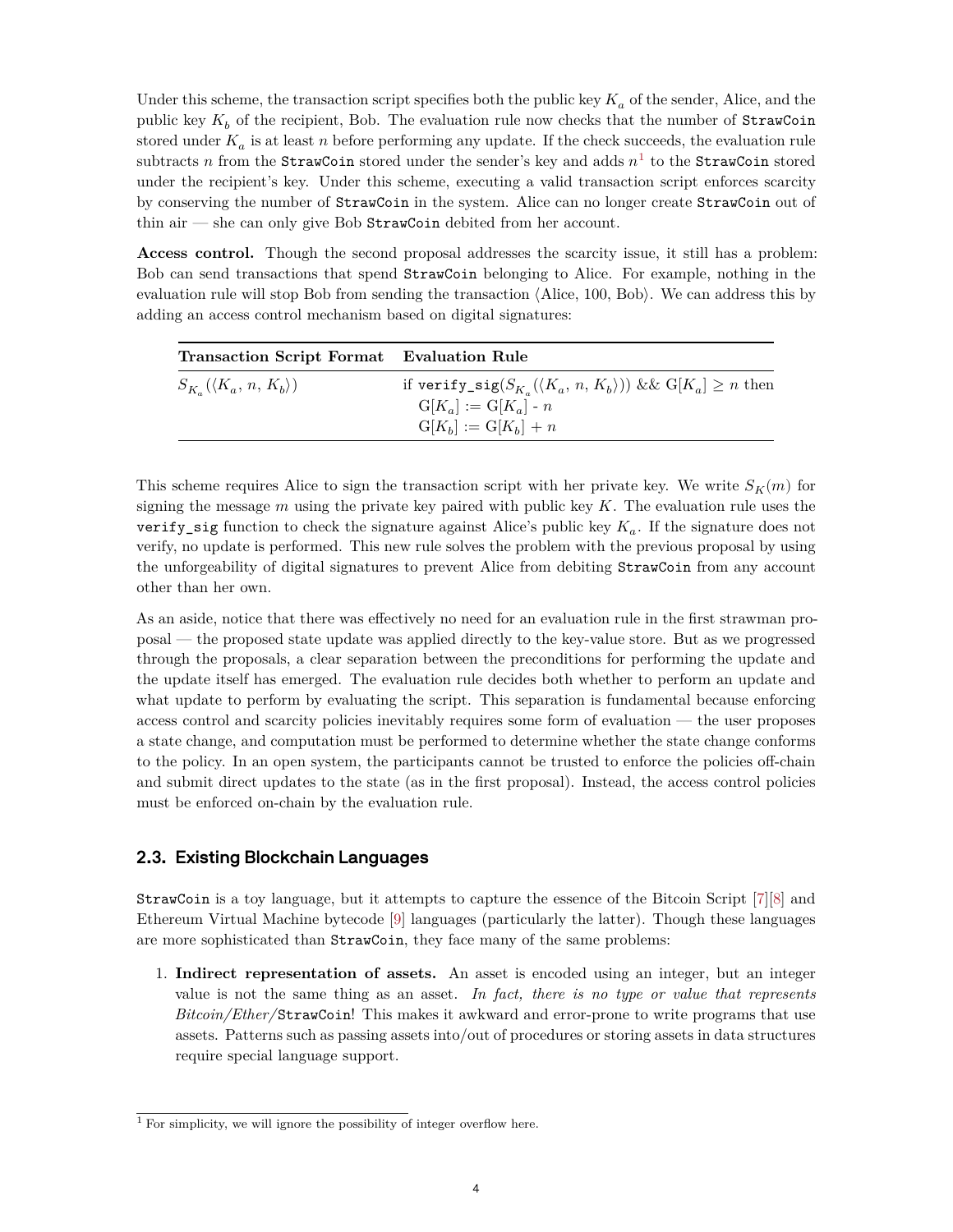- 2. **Scarcity is not extensible.** The language only represents *one* scarce asset. In addition, the scarcity protections are hardcoded directly in the language semantics. A programmer that wishes to create a custom asset must carefully reimplement scarcity with no support from the language.
- 3. **Access control is not flexible.** The only access control policy the model enforces is the signature scheme based on the public key. Like the scarcity protections, the access control policy is deeply embedded in the language semantics. It is not obvious how to extend the language to allow programmers to define custom access control policies.

**Bitcoin Script.** Bitcoin Script has a simple and elegant design that focuses on expressing custom access control policies for spending Bitcoin. The global state consists of a set of unspent transaction output (UTXOs). A Bitcoin Script program provides inputs (e.g., digital signatures) that satisfy the access control policies for the old UTXOs it consumes and specifies custom access control policies for the new UTXOs it creates. Because Bitcoin Script includes powerful instructions for digital signature checking (including multisignature [[10\]](#page-24-9) support), programmers can encode a rich variety of access control policies.

However, the expressivity of Bitcoin Script is fundamentally limited. Programmers cannot define custom datatypes (and, consequently, custom assets) or procedures, and the language is not Turingcomplete. It is possible for cooperating parties to perform some richer computation via complex multi-transaction protocols [\[11](#page-24-10)] or informally define custom assets via "colored coins" [[12\]](#page-24-11)[\[13](#page-24-12)]. However, these schemes work by pushing complexity outside the language and, thus, do not enable true extensibility.

**Ethereum Virtual Machine bytecode.** Ethereum is a ground-breaking system that demonstrates how to use blockchain systems for more than just payments. Ethereum Virtual Machine (EVM) bytecode programmers can publish *smart contracts* [\[14](#page-24-13)] that interact with assets such as Ether and define new assets using a Turing-complete language. The EVM supports many features that Bitcoin Script does not, such as user-defined procedures, virtual calls, loops, and data structures.

However, the expressivity of the EVM has opened the door to expensive programming mistakes. Like StrawCoin, the Ether currency has a special status in the language and is implemented in a way that enforces scarcity. But implementers of custom assets (e.g., via the ERC20 [\[15](#page-24-14)] standard) do not inherit these protections (as described in  $(2)$ ) — they must be careful not to introduce bugs that allow duplication, reuse, or loss of assets. This is challenging due to the combination of the indirect representation problem described in (1) and the highly dynamic behavior of the EVM. In particular, transferring Ether to a smart contract involves dynamic dispatch, which has led to a new class of bugs known as *re-entrancy vulnerabilities* [\[16](#page-24-15)]. High-profile exploits, such as the DAO attack [[17\]](#page-24-16) and the Parity Wallet hack [\[18](#page-24-17)], have allowed attackers to steal millions of dollars worth of cryptocurrency.

# <span id="page-4-0"></span>**3. Move Design Goals**

The Libra mission is to enable a *simple global currency and financial infrastructure that empowers billions of people* [\[1](#page-24-0)]. The Move language is designed to provide a safe, programmable foundation upon which this vision can be built. Move must be able to express the Libra currency and governance rules in a precise, understandable, and verifiable manner. In the longer term, Move must be capable of encoding the rich variety of assets and corresponding business logic that make up a financial infrastructure.

To satisfy these requirements, we designed Move with four key goals in mind: first-class assets, flexibility, safety, and verifiability.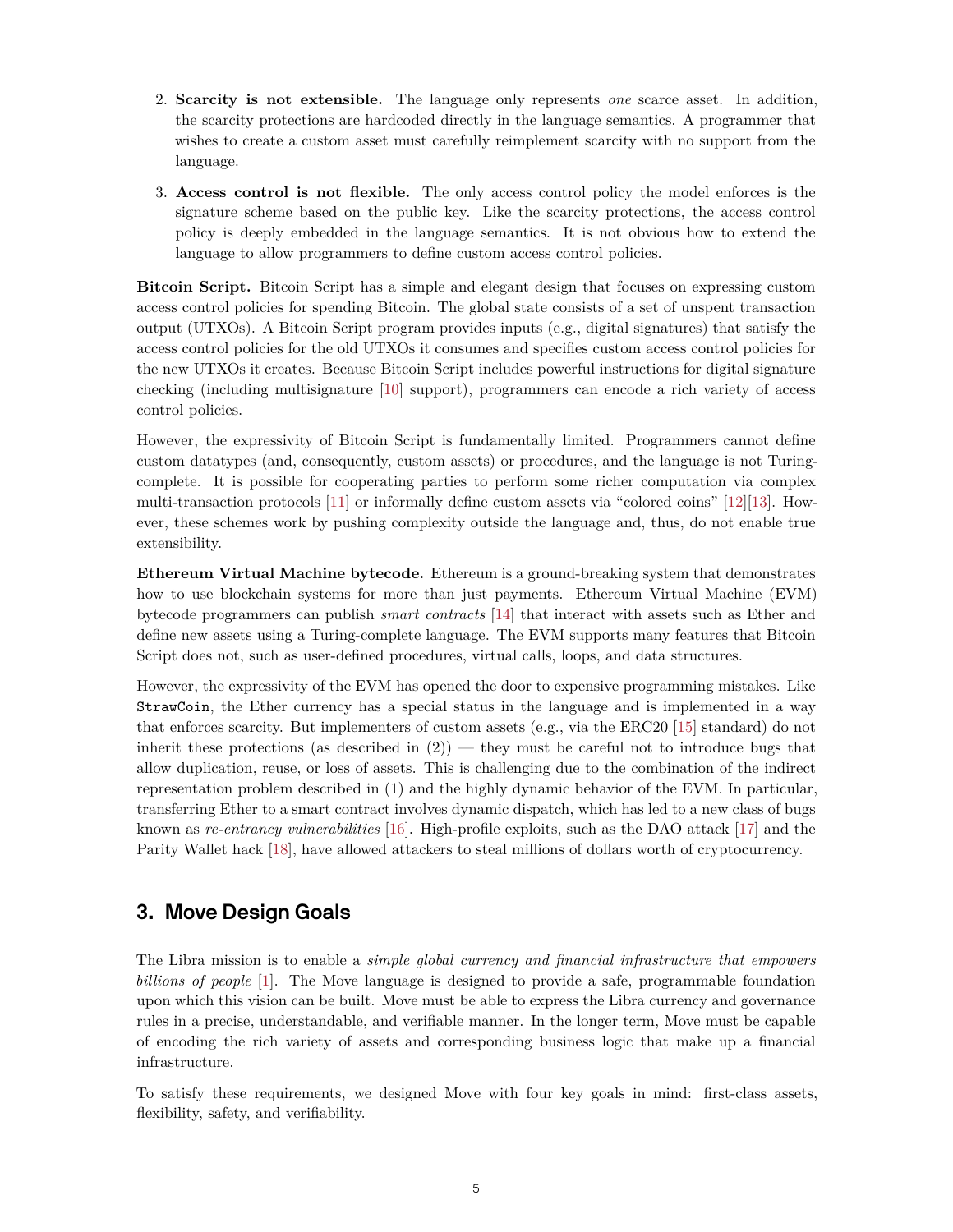#### <span id="page-5-0"></span>**3.1. First-Class Resources**

Blockchain systems let users write programs that directly interact with digital assets. As we discussed in [Section 2.2](#page-1-1), digital assets have special characteristics that distinguish them from the values traditionally used in programming, such as booleans, integers, and strings. A robust and elegant approach to programming with assets requires a representation that preserves these characteristics.

The key feature of Move is the ability to define custom *resource types* with semantics inspired by linear logic [\[3](#page-24-2)]: a resource can never be copied or implicitly discarded, only moved between program storage locations. These safety guarantees are enforced statically by Move's type system. Despite these special protections, resources are ordinary program values — they can be stored in data structures, passed as arguments to procedures, and so on. First-class resources are a very general concept that programmers can use not only to implement safe digital assets but also to write correct business logic for wrapping assets and enforcing access control policies.

Libra coin itself is implemented as an ordinary Move resource with no special status in the language. Since a Libra coin represents real-world assets managed by the Libra reserve [\[19](#page-24-18)], Move must allow resources to be created (e.g., when new real-world assets enter the Libra reserve), modified (e.g., when the digital asset changes ownership), and destroyed (e.g., when the physical assets backing the digital asset are sold). Move programmers can protect access to these critical operations with *modules*. Move modules are similar to smart contracts in other blockchain languages. A module declares resource types and procedures that encode the rules for creating, destroying, and updating its declared resources. Modules can invoke procedures declared by other modules and use types declared by other modules. However, modules enforce strong *data abstraction* — a type is transparent inside its declaring module and opaque outside of it. Furthermore, critical operations on a resource type T may only be performed inside the module that defines T.

#### <span id="page-5-1"></span>**3.2. Flexibility**

Move adds flexibility to Libra via *transaction scripts*. Each Libra transaction includes a transaction script that is effectively the main procedure of the transaction. A transaction script is a single procedure that contains arbitrary Move code, which allows customizable transactions. A script can invoke multiple procedures of modules published in the blockchain and perform local computation on the results. This means that scripts can perform either expressive one-off behaviors (such as paying a specific set of recipients) or reusable behaviors (by invoking a single procedure that encapsulates the reusable  $logic)^2$ .

Move modules enable a different kind of flexibility via safe, yet flexible code composition. At a high level, the relationship between modules/resources/procedures in Move is similar to the relationship between classes/objects/methods in object-oriented programming. However, there are important differences — a Move module can declare multiple resource types (or zero resource types), and Move procedures have no notion of a self or this value. Move modules are most similar to a limited version of ML-style modules [[20\]](#page-24-19).

#### **3.3. Safety**

Move must reject programs that do not satisfy key properties, such as resource safety, type safety, and memory safety. How can we choose an executable representation that will ensure that every

 $2$  By contrast, Ethereum transactions only support the second use-case — they are constrained to invoking a single smart contract method.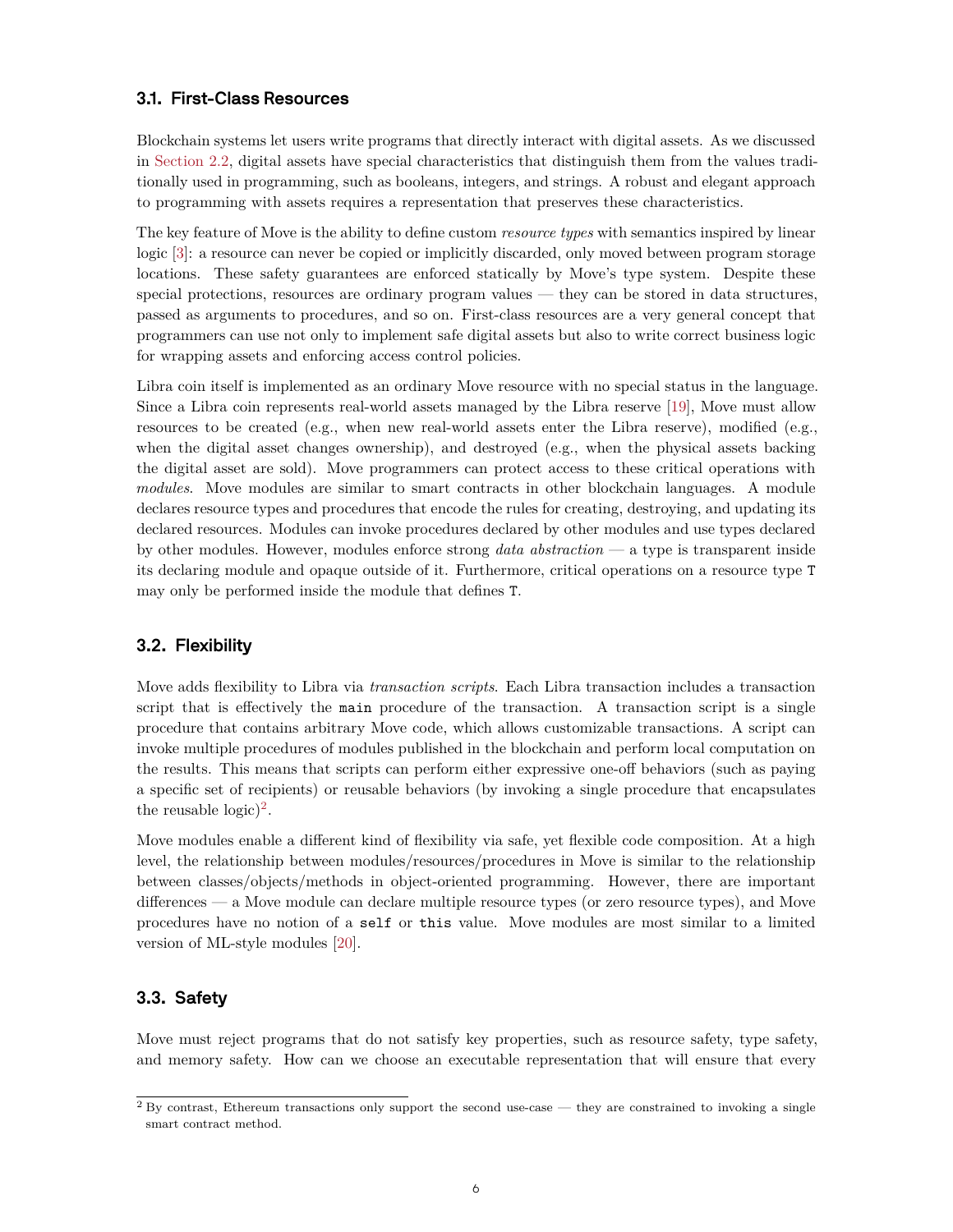program executed on the blockchain satisfies these properties? Two possible approaches are: (a) use a high-level programming language with a compiler that checks these properties, or (b) use low-level untyped assembly and perform these safety checks at runtime.

Move takes an approach between these two extremes. The executable format of Move is a typed bytecode that is higher-level than assembly yet lower-level than a source language. The bytecode is checked on-chain for resource, type, and memory safety by a *bytecode verifier*3 and then executed directly by a bytecode interpreter. This choice allows Move to provide safety guarantees typically associated with a source language, but without adding the source compiler to the trusted computing base or the cost of compilation to the critical path for transaction execution.

# <span id="page-6-0"></span>**3.4. Verifiability**

Ideally, we would check every safety property of Move programs via on-chain bytecode analysis or runtime checks. Unfortunately, this is not feasible. We must carefully weigh the importance and generality of a safety guarantee against the computational cost and added protocol complexity of enforcing the guarantee with on-chain verification.

Our approach is to perform as much lightweight on-chain verification of key safety properties as possible, but design the Move language to support advanced off-chain static verification tools. We have made several design decisions that make Move more amenable to static verification than most general-purpose languages:

- 1. **No dynamic dispatch.** The target of each call site can be statically determined. This makes it easy for verification tools to reason precisely about the effects of a procedure call without performing a complex call graph construction analysis.
- 2. **Limited mutability.** Every mutation to a Move value occurs through a reference. References are temporary values that must be created and destroyed within the confines of a single transaction script. Move's bytecode verifier uses a "borrow checking" scheme similar to Rust to ensure that at most one mutable reference to a value exists at any point in time. In addition, the language ensures that global storage is always a tree instead of an arbitrary graph. This allows verification tools to modularize reasoning about the effects of a write operation.
- 3. **Modularity.** Move modules enforce data abstraction and localize critical operations on resources. The encapsulation enabled by a module combined with the protections enforced by the Move type system ensures that the properties established for a module's types cannot be violated by code outside the module. We expect this design to enable exhaustive functional verification of important module invariants by looking at a module in isolation without considering its clients.

Static verification tools can leverage these properties of Move to accurately and efficiently check both for the absence of runtime failures (e.g., integer overflow) and for important program-specific functional correctness properties (e.g., the resources locked in a payment channel can eventually be claimed by a participant). We share more detail about our plans for functional verification in [Sec](#page-18-0)[tion 7](#page-18-0).

<sup>3</sup> This design is similar to the load-time bytecode verification performed by the Java Virtual Machine [[21](#page-24-20)] and Common Language Runtime [[22](#page-24-21)].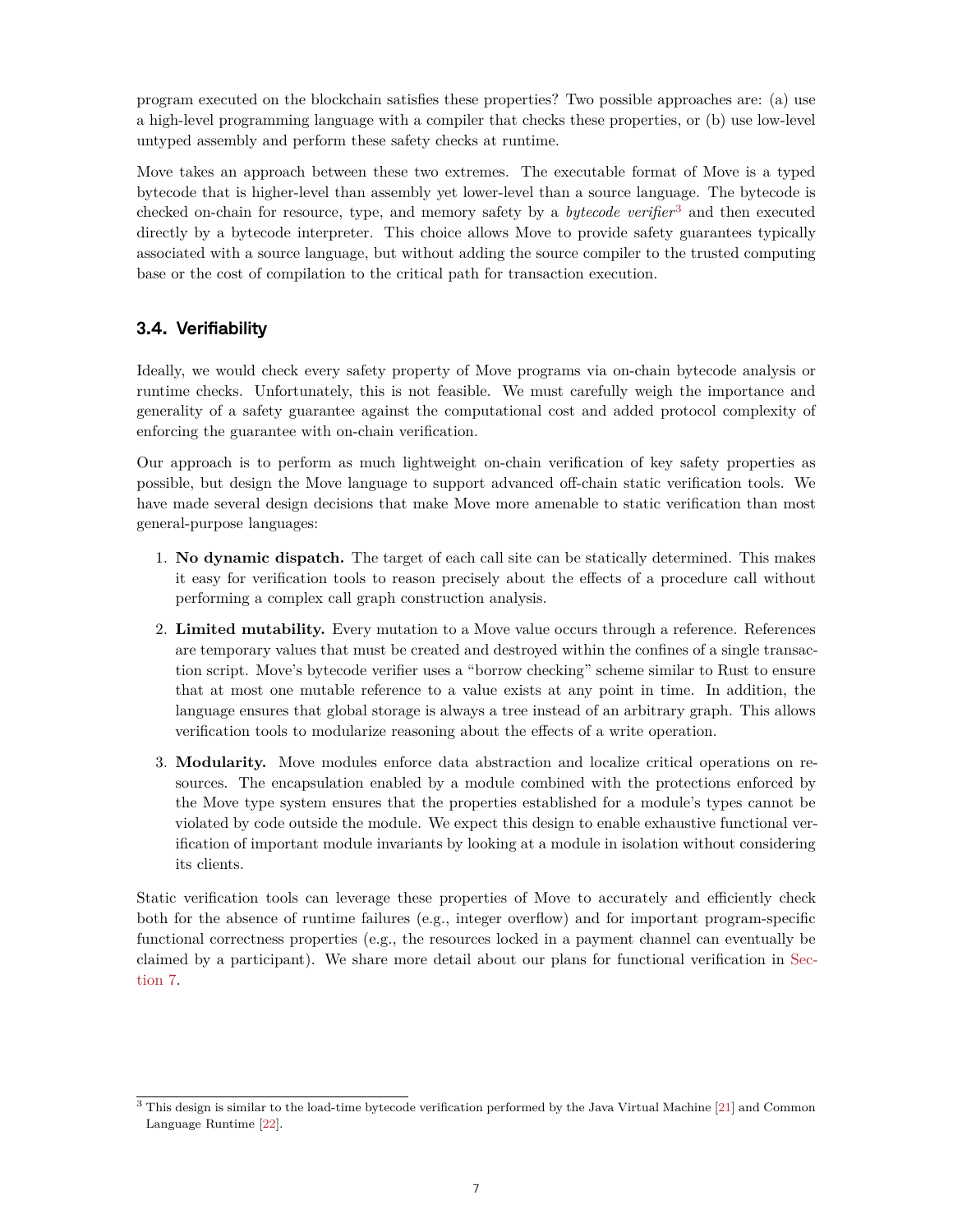# <span id="page-7-0"></span>**4. Move Overview**

We introduce the basics of Move by walking through the transaction script and module involved in a simple peer-to-peer payment. The module is a simplified version of the actual Libra coin implementation. The example transaction script demonstrates that a malicious or careless programmer outside the module cannot violate the key safety invariants of the module's resources. The example module shows how to implement a resource that leverages strong data abstraction to establish and maintain these invariants.

The code snippets in this section are written in a variant of the Move intermediate representation (IR). Move IR is high-level enough to write human-readable code, yet low-level enough to have a direct translation to Move bytecode. We present code in the IR because the stack-based Move bytecode would be more difficult to read, and we are currently designing a Move source language (see [Section 7\)](#page-18-0). We note that all of the safety guarantees provided by the Move type system are checked at the bytecode level before executing the code.

## <span id="page-7-1"></span>**4.1. Peer-to-Peer Payment Transaction Script**

```
public main(payee: address, amount: u64) {
  let coin: 0x0. Currency. Coin = 0x0. Currency. withdraw_from_sender(copy(amount));
  0x0.Currency.deposit(copy(payee), move(coin));
}
```
This script takes two inputs: the account address of the payment's recipient and an unsigned integer that represents the number of coins to be transferred to the recipient. The effect of executing this script is straightforward: amount coins will be transferred from the transaction sender to payee. This happens in two steps. In the first step, the sender invokes a procedure named withdraw\_from\_sender from the module stored at 0x0.Currency. As we will explain in [Section 4.2,](#page-8-0) 0x0 is the account  $address<sup>4</sup>$  where the module is stored and Currency is the name of the module. The value coin returned by this procedure is a resource value whose type is  $0x0$ . Currency. Coin. In the second step, the sender transfers the funds to payee by *moving* the coin resource value into the 0x0.Currency module's deposit procedure.

This example is interesting because it is quite delicate. Move's type system will reject small variants of the same code that would lead to bad behavior. In particular, the type system ensures that resources can never be duplicated, reused, or lost. For example, the following three changes to the script would be rejected by the type system:

**Duplicating currency by changing** move(coin) **to** copy(coin)**.** Note that each usage of a variable in the example is wrapped in either copy() or move(). Move, following Rust and  $C_{++}$ , implements move semantics. Each read of a Move variable x must specify whether the usage moves x's value out of the variable (rendering x unavailable) or copies the value (leaving x available for continued use). Unrestricted values like u64 and address can be both copied and moved. But resource values can *only* be moved. Attempting to duplicate a resource value (e.g., using copy(coin) in the example above) will cause an error at bytecode verification time.

#### **Reusing currency by writing** move(coin) **twice.** Adding the line

0x0.Currency.deposit(copy(some\_other\_payee), move(coin)) to the example above would let the sender "spend" coin twice — the first time with payee and the second with some\_other\_payee. This undesirable behavior would not be possible with a physical asset. Fortunately, Move will reject

 $^4$  Addresses are 256-bit values that we abbreviate as 0x0, 0x1, etc., for convenience.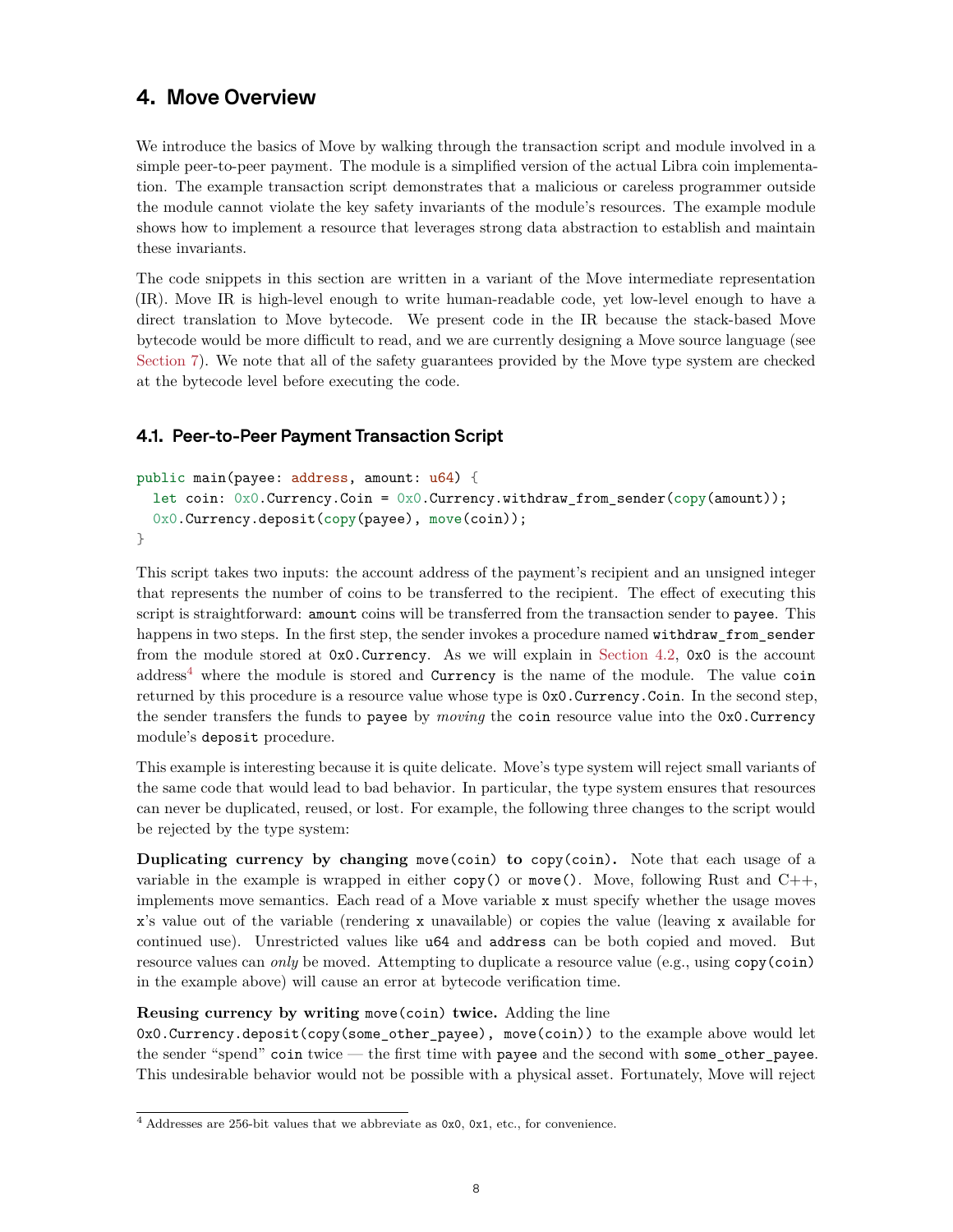this program. The variable coin becomes unavailable after the first move, and the second move will trigger a bytecode verification error.

**Losing currency by neglecting to** move(coin)**.** The Move language implements *linear* [[3\]](#page-24-2)[\[23](#page-25-0)] resources that must be moved **exactly once**5 . Failing to move a resource (e.g., by deleting the line that contains move(coin) in the example above) will trigger a bytecode verification error. This protects Move programmers from accidentally — or intentionally — losing track of the resource. These guarantees go beyond what is possible for physical assets like paper currency.

We use the term *resource safety* to describe the guarantees that Move resources can never be copied, reused, or lost. These guarantees are quite powerful because Move programmers can implement custom resources that also enjoy these protections. As we mentioned in [Section 3.1](#page-5-0), even the Libra currency is implemented as a custom resource with no special status in the Move language.

#### <span id="page-8-0"></span>**4.2.** Currency **Module**

In this section, we will show how the implementation of the Currency module used in the example above leverages resource safety to implement a secure fungible asset. We will begin by explaining a bit about the blockchain environment in which Move code runs.

**Primer:** Move execution model. As we explained in [Section 3.2](#page-5-1), Move has two different kinds of programs: transaction scripts, like the example outlined in [Section 4.1](#page-7-1) and modules, such as the Currency module that we will present shortly. Transaction scripts like the example are included in each user-submitted transaction and invoke procedures of a module to update the global state. Executing a transaction script is all-or-nothing — either execution completes successfully, and all of the writes performed by the script are committed to global storage, or execution terminates with an error (e.g., due to a failed assertion or out-of-gas error), and nothing is committed. A transaction script is a single-use piece of code — after its execution, it cannot be invoked again by other transaction scripts or modules.

By contrast, a module is a long-lived piece of code published in the global state. The module name 0x0.Currency used in the example above contains the account address 0x0 where the module code is published. The global state is structured as a map from account addresses to accounts.



Figure 1: A example global state with three accounts.

Each account can contain zero or more modules (depicted as rectangles) and one or more resource values (depicted as cylinders). For example, the account at address 0x0 contains a module 0x0.Currency and a resource value of type  $0x0$ . Currency. Coin. The account at address  $0x1$  has two resources and one module; the account at address 0x2 has two modules and a single resource value.

<sup>5</sup> This is similar to Rust, which implements *affine* resources that can be moved **at most once**.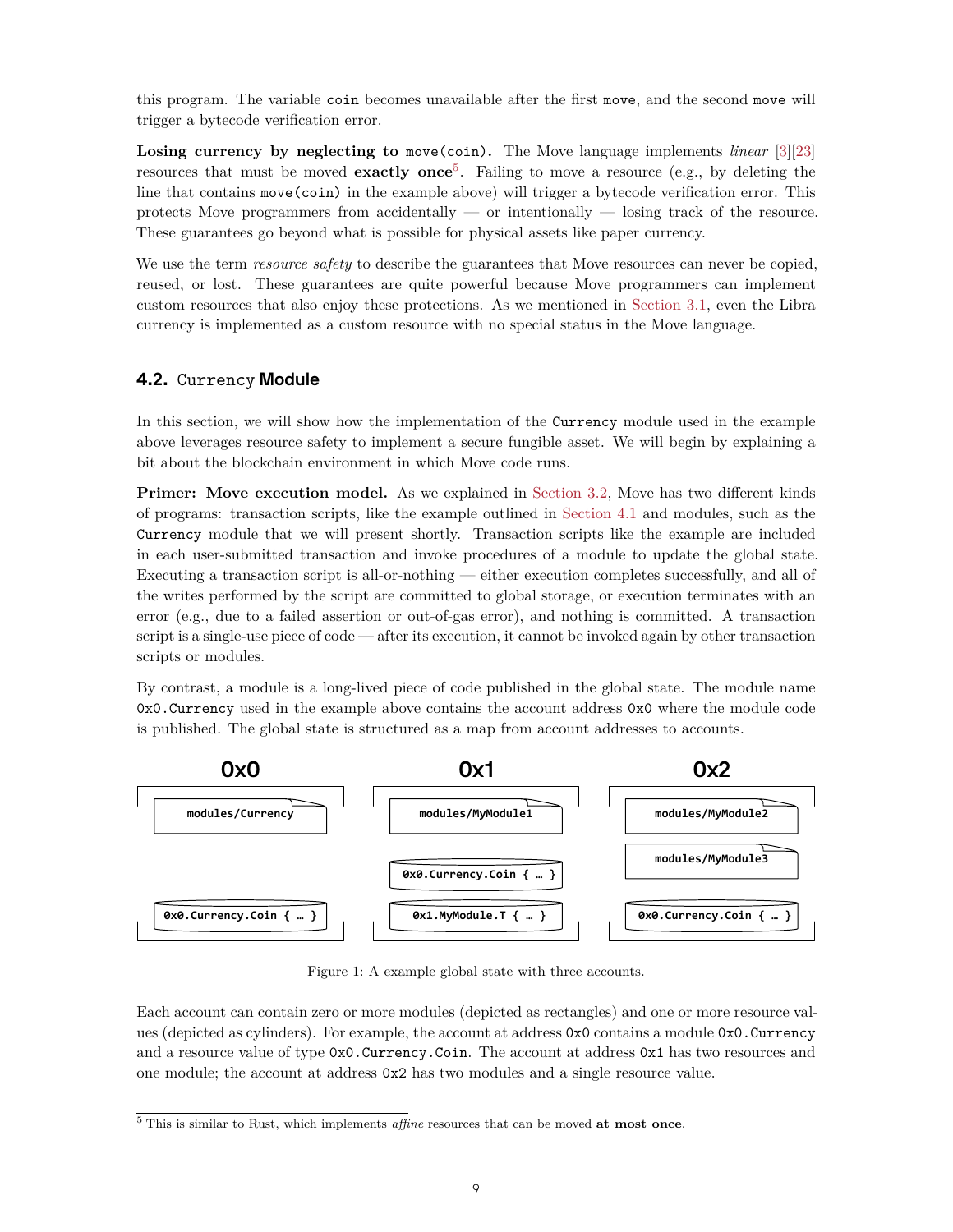Accounts can contain at most one resource value of a given type and at most one module with a given name. The account at address 0x0 would not be allowed to contain an additional 0x0.Currency.Coin resource or another module named Currency. However, the account at address 0x1 could add a module named Currency. In that case, 0x0 could also hold a resource of type 0x1.Currency.Coin. 0x0.Currency.Coin and 0x1.Currency.Coin are distinct types that cannot be used interchangeably; the address of the declaring module is part of the type.

Note that allowing at most a single resource of a given type in an account is not restrictive. This design provides a predictable storage schema for top-level account values. Programmers can still hold multiple instances of a given resource type in an account by defining a custom wrapper resource (e.g., resource TwoCoins { c1: 0x0.Currency.Coin, c2: 0x0.Currency.Coin }).

**Declaring the** Coin **resource.** Having explained how modules fit into the Move execution model, we are finally ready to look inside the Currency module:

```
module Currency {
  resource Coin { value: u64 }
  // ...
}
```
This code declares a module named Currency and a resource type named Coin that is managed by the module. A Coin is a struct type with a single field value of type u64 (a 64-bit unsigned integer). The structure of Coin is opaque outside of the Currency module. Other modules and transaction scripts can only write or reference the value field via the public procedures exposed by the module. Similarly, only the procedures of the Currency module can create or destroy values of type Coin. This scheme enables strong data abstraction — module authors have complete control over the access, creation, and destruction of their declared resources. Outside of the API exposed by the Currency module, the only operation another module can perform on a Coin is a move. Resource safety prohibits other modules from copying, destroying, or double-moving resources.

**Implementing** deposit**.** Let's investigate how the Currency.deposit procedure invoked by the transaction script in the previous section works:

```
public deposit(payee: address, to_deposit: Coin) {
  let to_deposit_value: u64 = Unpack<Coin>(move(to_deposit));
  let coin_ref: &mut Coin = BorrowGlobal<Coin>(move(payee));
  let coin_value_ref: kmut u64 = kmut move(coin_ref).value;
  let coin_value: u64 = *move(coin_value_ref);*move(coin_value_ref) = move(coin_value) + move(to_deposit_value);
}
```
At a high level, this procedure takes a Coin resource as input and combines it with the Coin resource stored in the payee's account. It accomplishes this by:

- 1. Destroying the input Coin and recording its value.
- 2. Acquiring a reference to the unique Coin resource stored under the payee's account.
- 3. Incrementing the value of payee's Coin by the value of the Coin passed to the procedure.

There are some aspects of the low-level mechanics of this procedure that are worth explaining. The Coin resource bound to to\_deposit is owned by the deposit procedure. To invoke the procedure, the caller needs to move the Coin bound to to\_deposit into the callee (which will prevent the caller from reusing it).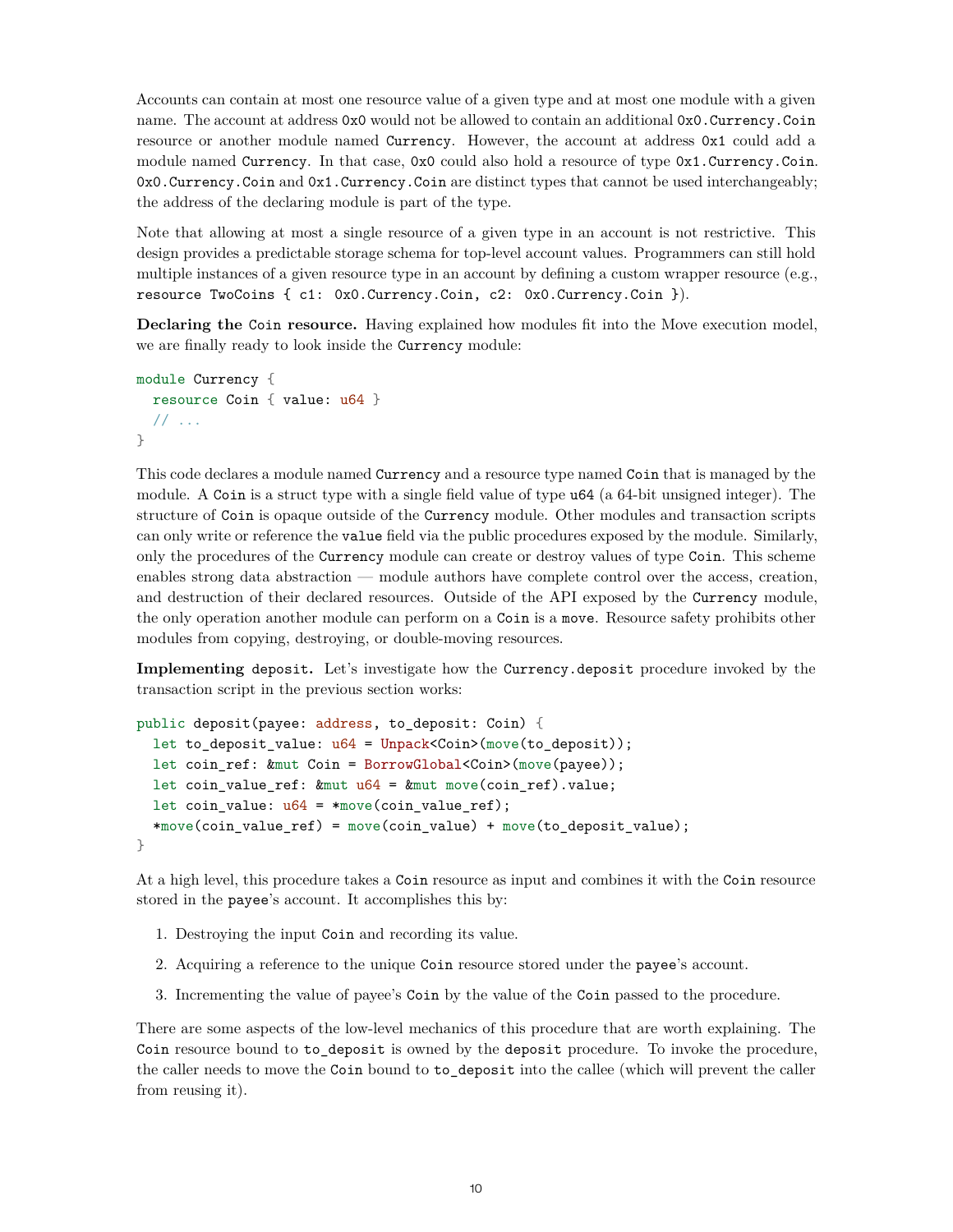The Unpack procedure invoked at the first line is one of several module *builtins* for operating on the types declared by a module. Unpack<T> is the only way to delete a resource of type T. It takes a resource of type T as input, destroys it, and returns the values bound to the fields of the resource. Module builtins like Unpack can only be used on the resources declared in the current module. In the case of Unpack, this constraint prevents other code from destroying a Coin, which, in turn, allows the Currency module to set a custom precondition on the destruction of Coin resources (e.g., it could choose only to allow the destruction of zero-valued Coins).

The BorrowGlobal procedure invoked on the third line is also a module builtin. BorrowGlobal<T> takes an address as input and returns a reference to the unique instance of T published under that address<sup>6</sup>. This means that the type of coin\_ref in the code above is  $k$ mut Coin — a mutable *reference* to a Coin resource, not Coin — which is an owned Coin resource. The next line moves the reference value bound to coin\_ref in order to acquire a reference coin\_value\_ref to the Coin's value field. The final lines of the procedure read the previous value of the payee's Coin resource and mutate  $\text{coin\_value\_ref}$  to reflect the amount deposited<sup>7</sup>.

We note that the Move type system cannot catch all implementation mistakes inside the module. For example, the type system will not ensure that the total value of all Coins in existence is preserved by a call to deposit. If the programmer made the mistake of writing \*move(coin\_value\_ref) = 1 + move(coin\_value) + move(to\_deposit\_value) on the final line, the type system would accept the code without question. This suggests a clear division of responsibilities: it is the programmer's job to establish proper safety invariants for Coin inside the confines of the module, and it is the type system's job to ensure that clients of Coin outside the module cannot violate these invariants.

**Implementing** withdraw\_from\_sender**.** In the implementation above, depositing funds via the deposit procedure does not require any authorization — deposit can be called by anyone. By contrast, withdrawing from an account must be protected by an access control policy that grants exclusive privileges to the owner of the Currency resource. Let us see how the withdraw\_from\_sender procedure called by our peer-to-peer payment transaction script implements this authorization:

```
public withdraw_from_sender(amount: u64): Coin {
 let transaction_sender_address: address = GetTxnSenderAddress();
 let coin_ref: &mut Coin = BorrowGlobal<Coin>(move(transaction_sender_address));
 let coin_value_ref: kmut u64 = kmut move(coin_ref).value;
 let coin value: u64 = *move(coin value ref);RejectUnless (copy(coin_value) >= copy(amount));
 *move(coin value ref) = move(coin value) - copy(amount);
 let new_coin: Coin = Pack<Coin>(move(amount));
 return move(new_coin);
}
```
This procedure is almost the inverse of deposit, but not quite. It:

- 1. Acquires a reference to the unique resource of type Coin published under the sender's account.
- 2. Decreases the value of the referenced Coin by the input amount.
- 3. Creates and returns a new Coin with value amount.

The access control check performed by this procedure is somewhat subtle. The deposit procedure allows the caller to specify the address passed to BorrowGlobal, but withdraw\_from\_sender can only pass the address returned by GetTxnSenderAddress. This procedure is one of several *transaction*

<sup>6</sup> If no instance of T exists under the given address, then the builtin will fail.

<sup>&</sup>lt;sup>7</sup> If the addition on the final line results in an integer overflow, it will trigger a runtime error.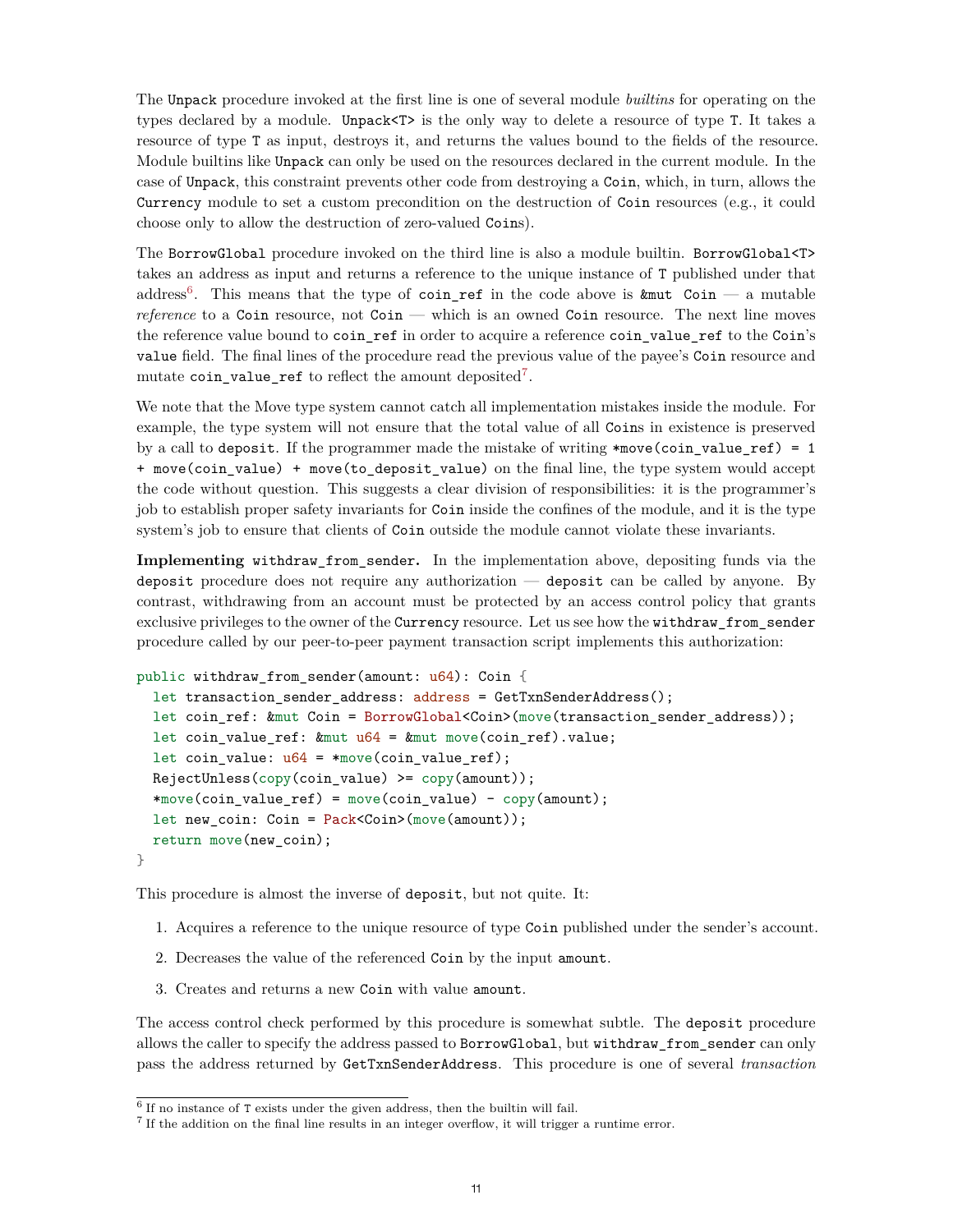*builtins* that allow Move code to read data from the transaction that is currently being executed. The Move virtual machine authenticates the sender address before the transaction is executed. Using the BorrowGlobal builtin in this way ensures that that the sender of a transaction can only withdraw funds from her own Coin resource.

Like all module builtins, BorrowGlobal<Coin> can only be invoked inside the module that declares Coin. If the Currency module does not expose a procedure that returns the result of BorrowGlobal, there is no way for code outside of the Currency module to get a reference to a Coin resource published in global storage.

Before decreasing the value of the transaction sender's Coin resource, the procedure asserts that the value of the coin is greater than or equal to the input formal amount using the RejectUnless instruction. This ensures that the sender cannot withdraw more than she has. If this check fails, execution of the current transaction script halts and none of the operations it performed will be applied to the global state.

Finally, the procedure decreases the value of the sender's Coin by amount and creates a new Coin resource using the inverse of Unpack — the Pack module builtin. Pack<T> creates a new resource of type T. Like Unpack<T>, Pack<T> can only be invoked inside the declaring module of resource T. Here, Pack is used to create a resource new coin of type Coin and move it to the caller. The caller now owns this Coin resource and can move it wherever she likes. In our example transaction script in [Section 4.1](#page-7-1), the caller chooses to deposit the Coin into the payee's account.

# <span id="page-11-0"></span>**5. The Move Language**

In this section, we present a semi-formal description of the Move language, bytecode verifier, and virtual machine. [Appendix A](#page-20-0) lays out all of these components in full detail, but without any accompanying prose. Our discussion here will use excerpts from the appendix and occasionally refer to symbols defined there.

#### **Global state.**

 $\Sigma \in \mathsf{GlobalState} = \mathsf{AccountAddress} \rightarrow \mathsf{Account}$  $Account = (StructID \rightarrow Resource) \times (ModuleName \rightarrow Module)$ 

The goal of Move is to enable programmers to define global blockchain state and securely implement operations for updating global state. As we explained in [Section 4.2,](#page-8-0) the global state is organized as a partial map from addresses to accounts. Accounts contain both resource data values and module code values. Different resources in an account must have distinct identifiers. Different modules in an account must have distinct names.

#### **Modules.**

| $Module =$   | ModuleName $\times$ (StructName $\rightarrow$ StructDecl)                     |
|--------------|-------------------------------------------------------------------------------|
|              | $\times$ (ProcedureName $\rightarrow$ ProcedureDecl)                          |
| $ModuleID =$ | AccountAddress $\times$ ModuleName                                            |
| $StructID =$ | ModuleID $\times$ StructName                                                  |
|              | StructDecl = $\quad$ Kind $\times$ (FieldName $\rightarrow$ NonReferenceType) |
|              |                                                                               |

A module consists of a name, struct declarations (including resources, as we will explain shortly), and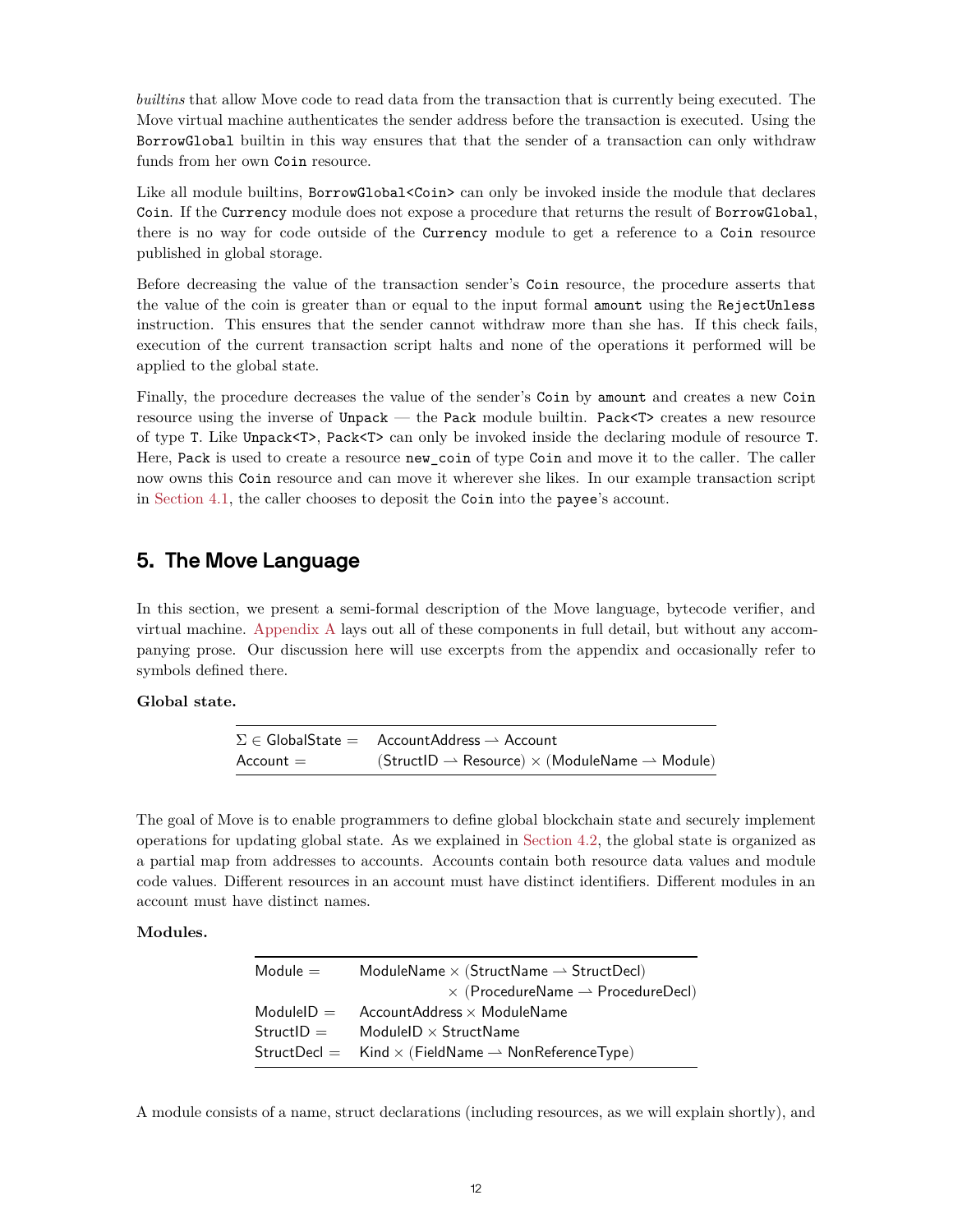procedure declarations. Code can refer to a published module using a unique identifier consisting of the module's account address and the module's name. The module identifier serves as a namespace that qualifies the identifiers of its struct types and procedures for code outside of the module.

Move modules enable strong data abstraction. The procedures of a module encode rules for creating, writing, and destroying the types declared by the module. Types are transparent inside their declaring module and opaque outside. Move modules can also enforce preconditions for publishing a resource under an account via the MoveToSender instruction, acquiring a reference to a resource under an account via the BorrowGlobal instruction, and removing a resource from an account via the MoveFrom instruction.

Modules give Move programmers the flexibility to define rich access control policies for resources. For example, a module can define a resource type that can only be destroyed when its f field is zero, or a resource that can only be published under certain account addresses.

**Types.**

| $\mathsf{PrimitiveType} = \mathsf{[}$ | AccountAddress ∪ Bool ∪ UnsignedInt64 ∪ Bytes                                                       |
|---------------------------------------|-----------------------------------------------------------------------------------------------------|
| $\mathsf{StructType}=$                | StructID $\times$ Kind                                                                              |
|                                       | $\mathcal{T} \subseteq \mathsf{NonReferenceType} = \mathsf{StructType} \cup \mathsf{PrimitiveType}$ |
| $\mathsf{Type} ::= \mathsf{[}$        | $\mathcal{T}$   &mut $\mathcal{T}$   & $\mathcal{T}$                                                |

Move supports primitive types, including booleans, 64-bit unsigned integers, 256-bit account addresses, and fixed-size byte arrays. A struct is a user-defined type declared by a module. A struct type is designated as a resource by tagging it with a resource *kind*. All other types, including nonresource struct types and primitive types, are called *unrestricted* types.

A variable of resource type is a resource variable; a variable of unrestricted type is an unrestricted variable. The bytecode verifier enforces restrictions on resource variables and struct fields of type resource. A resource variable cannot be copied and must always be moved. Both a resource variable and a struct field of resource type cannot be reassigned — doing so would destroy the resource value previously held in the storage location. In addition, a reference to a resource type cannot be dereferenced, since this would produce a copy of the underlying resource. By contrast, unrestricted types can be copied, reassigned, and dereferenced.

Finally, an unrestricted struct type may not contain a field with a resource type. This restriction ensures that (a) copying an unrestricted struct does not result in the copying of a nested resource, and (b) reassigning an unrestricted struct does not result in the destruction of a nested resource.

A reference type may either be mutable or immutable; writes through immutable references are disallowed. The bytecode verifier performs reference safety checks that enforce these rules along with the restrictions on resource types (see [Section 5.2](#page-15-0)).

**Values**.

| $Resource =$                         | FieldName $\rightharpoonup$ Value         |
|--------------------------------------|-------------------------------------------|
| $Struct =$                           | $FieldName \rightarrow UnrestrictedValue$ |
| Unrestricted Value $=$               | Struct ∪ PrimitiveValue                   |
| $v \in V$ alue $=$                   | Resource U Unrestricted Value             |
| $g \in \mathsf{GlobalResourceKey} =$ | AccountAddress $\times$ StructID          |
| $ap \in AccessPath ::=$              | $x \mid g \mid ap \cdot f$                |
| $r \in$ RuntimeValue ::=             | $v \mid \text{ref}$ ap                    |
|                                      |                                           |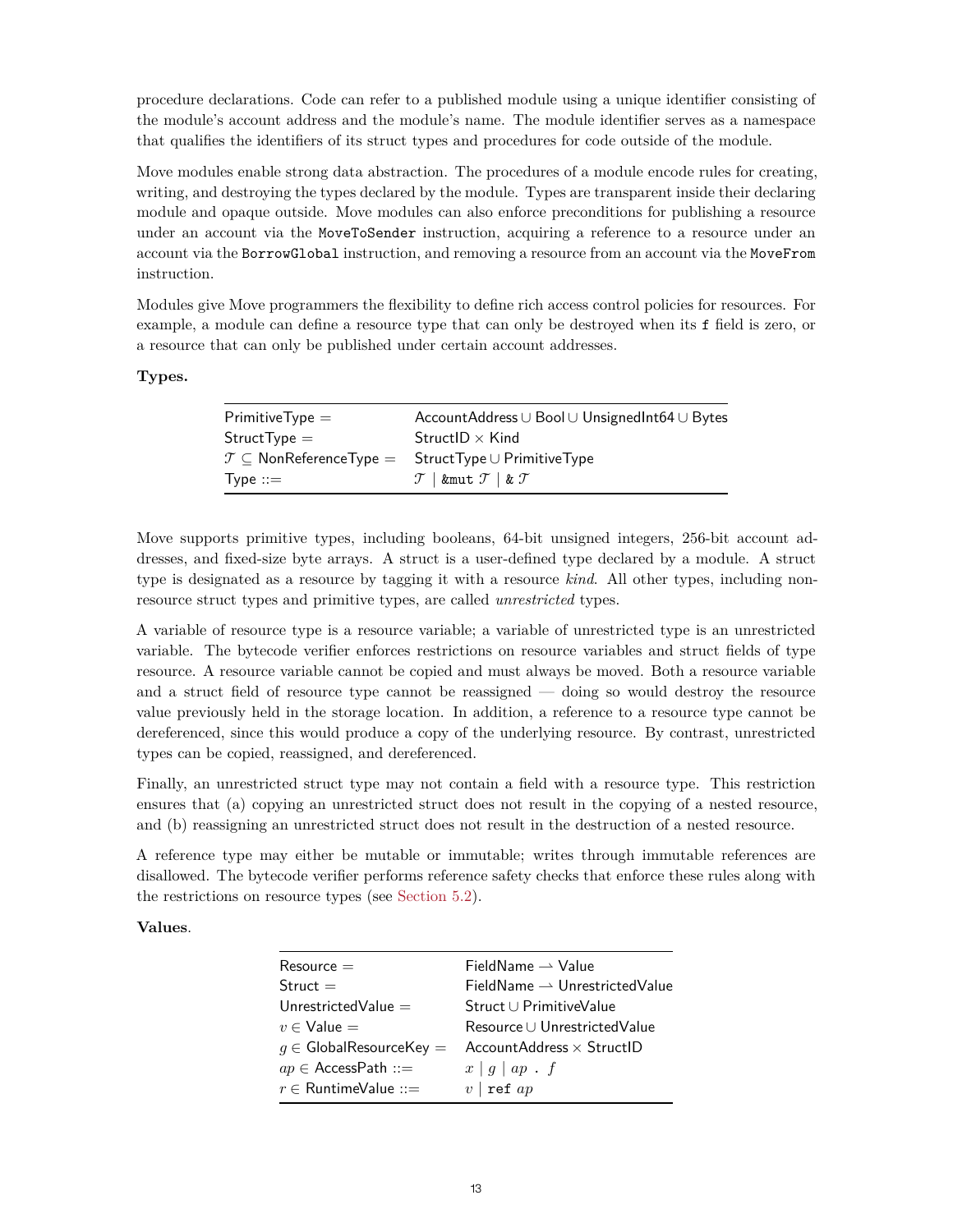In addition to structs and primitive values, Move also supports reference values. References are different from other Move values because they are transient. The bytecode verifier does not allow fields of reference type. This means that a reference must be created during the execution of a transaction script and released before the end of that transaction script.

The restriction on the shape of struct values ensures the global state is always a tree instead of an arbitrary graph. Each storage location in the state tree can be canonically represented using its *access path*  $[24]$  $[24]$  — a path from a root in the storage tree (either a local variable x or global resource key q) to a descendant node marked by a sequence of field identifiers  $f$ .

The language allows references to primitive values and structs, but not to other references. Move programmers can acquire references to local variables with the BorrowLoc instruction, to fields of structs with the BorrowField instruction, and to resources published under an account with the BorrowGlobal instruction. The latter two constructs can only be used on struct types declared inside the current module.

#### **Procedures and transaction scripts**.

| $ProceedureSig =$       | Visibility $\times$ (VarName $\rightarrow$ Type) $\times$ Type <sup>*</sup>                             |
|-------------------------|---------------------------------------------------------------------------------------------------------|
| Procedure               | ProcedureSig $\times$ (VarName $\rightharpoonup$ Type) $\times$ [Instr $_{\ell}$ ] $_{\ell=0}^{\ell=i}$ |
| Visibility $ ::=$       | public   internal                                                                                       |
| $\ell \in$ InstrIndex = | UnsignedInt64                                                                                           |
| $TransactionScript =$   | ProcedureDecl                                                                                           |
| $ProcedureID =$         | ModuleID $\times$ ProcedureSig                                                                          |

A procedure signature consists of visibility, typed formal parameters, and return types. A procedure declaration contains a signature, typed local variables, and an array of bytecode instructions. Procedure visibility may be either public or internal. Internal procedures can only be invoked by other procedures in the same module. Public procedures can be invoked by any module or transaction script.

The blockchain state is updated by a transaction script that can invoke public procedures of any module that is currently published under an account. A transaction script is simply a procedure declaration with no associated module.

A procedure can be uniquely identified by its module identifier and its signature. The Call bytecode instruction requires a unique procedure ID as input. This ensures that all procedure calls in Move are statically determined — there are no function pointers or virtual calls. In addition, the dependency relationship among modules is acyclic by construction. A module can only depend on modules that were published earlier in the linear transaction history. The combination of an acyclic module dependency graph and the absence of dynamic dispatch enforces a strong execution invariant: all stack frames belonging to procedures in a module must be contiguous. Thus, there is no equivalent of the re-entrancy [[16\]](#page-24-15) issues of Ethereum smart contracts in Move modules.

In the rest of this section, we introduce bytecode operations and their semantics [\(Section 5.1](#page-14-0)) and describe the static analysis that the bytecode verifier performs before allowing module code to be executed or stored [\(Section 5.2\)](#page-15-0).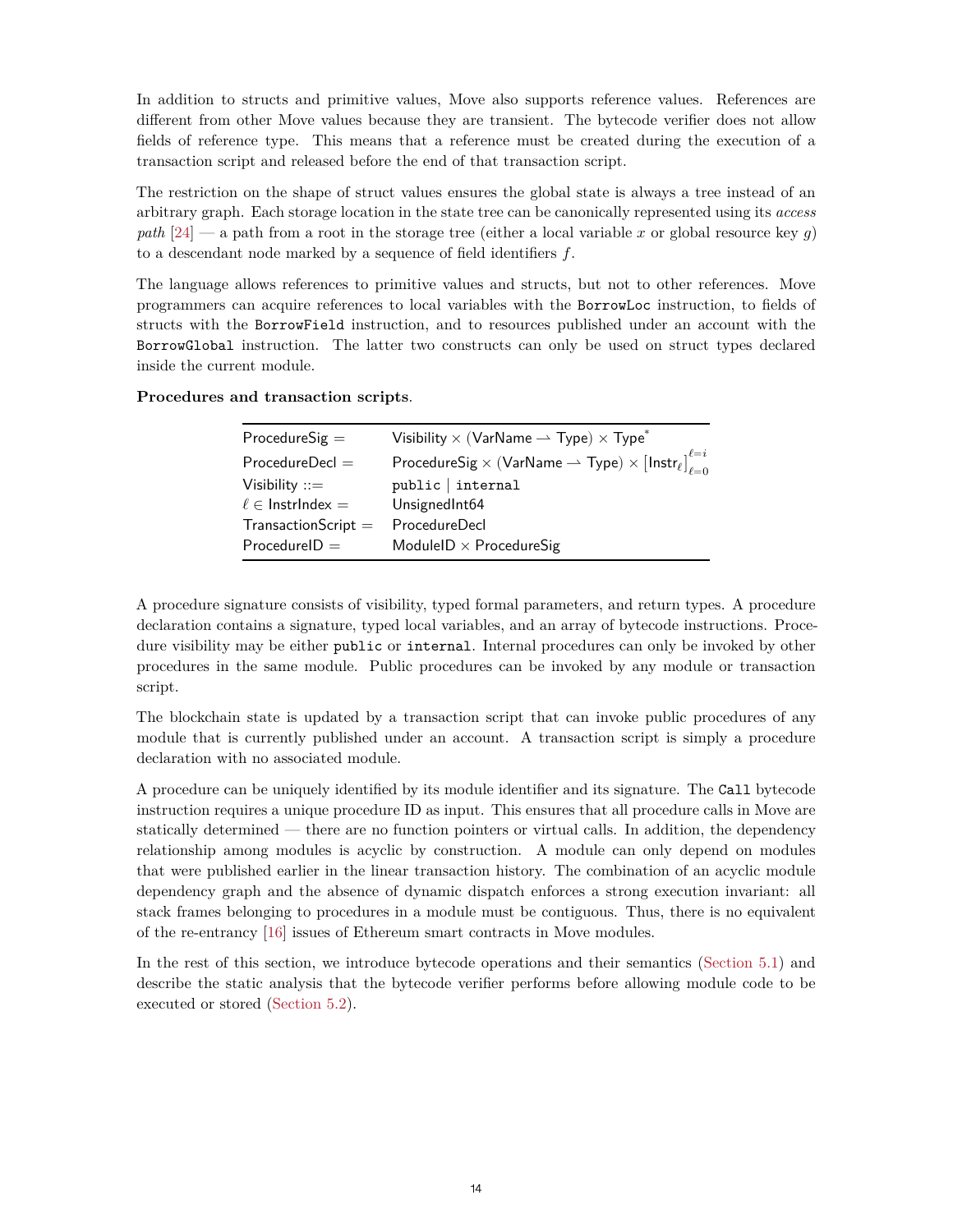## <span id="page-14-0"></span>**5.1. Bytecode Interpreter**

| $\sigma \in$ InterpreterState = ValueStack $\times$ CallStack $\times$ GlobalRefCount $\times$ GasUnits   |
|-----------------------------------------------------------------------------------------------------------|
| $vstk \in$ ValueStack ::= $\Box$   $r :: vstk$                                                            |
| $\mathit{cstk} \in \mathsf{CallStack} ::= \Box \   \ c :: \mathit{cstk}$                                  |
| $c \in \mathsf{CallStackFrame} = \mathsf{Locals} \times \mathsf{ProceedureID} \times \mathsf{InstrIndex}$ |
| $VarName \rightarrow RuntimeValue$                                                                        |
|                                                                                                           |

Move bytecode instructions are executed by a stack-based interpreter similar to the Common Language Runtime [\[22](#page-24-21)] and Java Virtual Machine [\[21](#page-24-20)]. An instruction consumes operands from the stack and pushes results onto the stack. Instructions may also move and copy values to/from the local variables of the current procedure (including formal parameters).

The bytecode interpreter supports procedure calls. Input values passed to the callee and output values returned to the caller are also communicated via the stack. First, the caller pushes the arguments to a procedure onto the stack. Next, the caller invokes the Call instruction, which creates a new call stack frame for the callee and loads the pushed values into the callee's local variables. Finally, the bytecode interpreter begins executing the bytecode instructions of the callee procedure.

The execution of bytecode proceeds by executing operations in sequence unless there is a branch operation that causes a jump to a statically determined offset in the current procedure. When the callee wishes to return, it pushes the return values onto the stack and invokes the Return instruction. Control is then returned to the caller, which finds the output values on the stack.

Execution of Move programs is *metered* in a manner similar to the EVM [[9\]](#page-24-8). Each bytecode instruction has an associated *gas* unit cost, and any transaction to be executed must include a gas unit budget. The interpreter tracks the gas units remaining during execution and halts with an error if the amount remaining reaches zero.

We considered both a register-based and a stack-based bytecode interpreter and found that a stack machine with typed locals is a very natural fit for the resource semantics of Move. The low-level mechanics of moving values back and forth between local variables, the stack, and caller/callee pairs closely mirror the high-level intention of a Move program. A stack machine with no locals would be much more verbose, and a register machine would make it more complex to move resources across procedure boundaries.

**Instructions.** Move supports six broad categories of bytecode instructions:

- Operations such as  $CopyLoc/MoveLoc$  for copying/moving data from local variables to the stack, and StoreLoc for moving data from the stack to local variables.
- Operations on typed stack values such as pushing constants onto the stack, and arithmetic/logical operations on stack operands.
- Module builtins such as Pack and Unpack for creating/destroying the module's declared types, MoveToSender/MoveFrom for publishing/unpublishing the module's types under an account, and BorrowField for acquiring a reference to a field of one of the module's types.
- Reference-related instructions such as ReadRef for reading references, WriteRef for writing references, ReleaseRef for destroying a reference, and FreezeRef for converting a mutable reference into an immutable reference.
- Control-flow operations such as conditional branching and calling/returning from a procedure.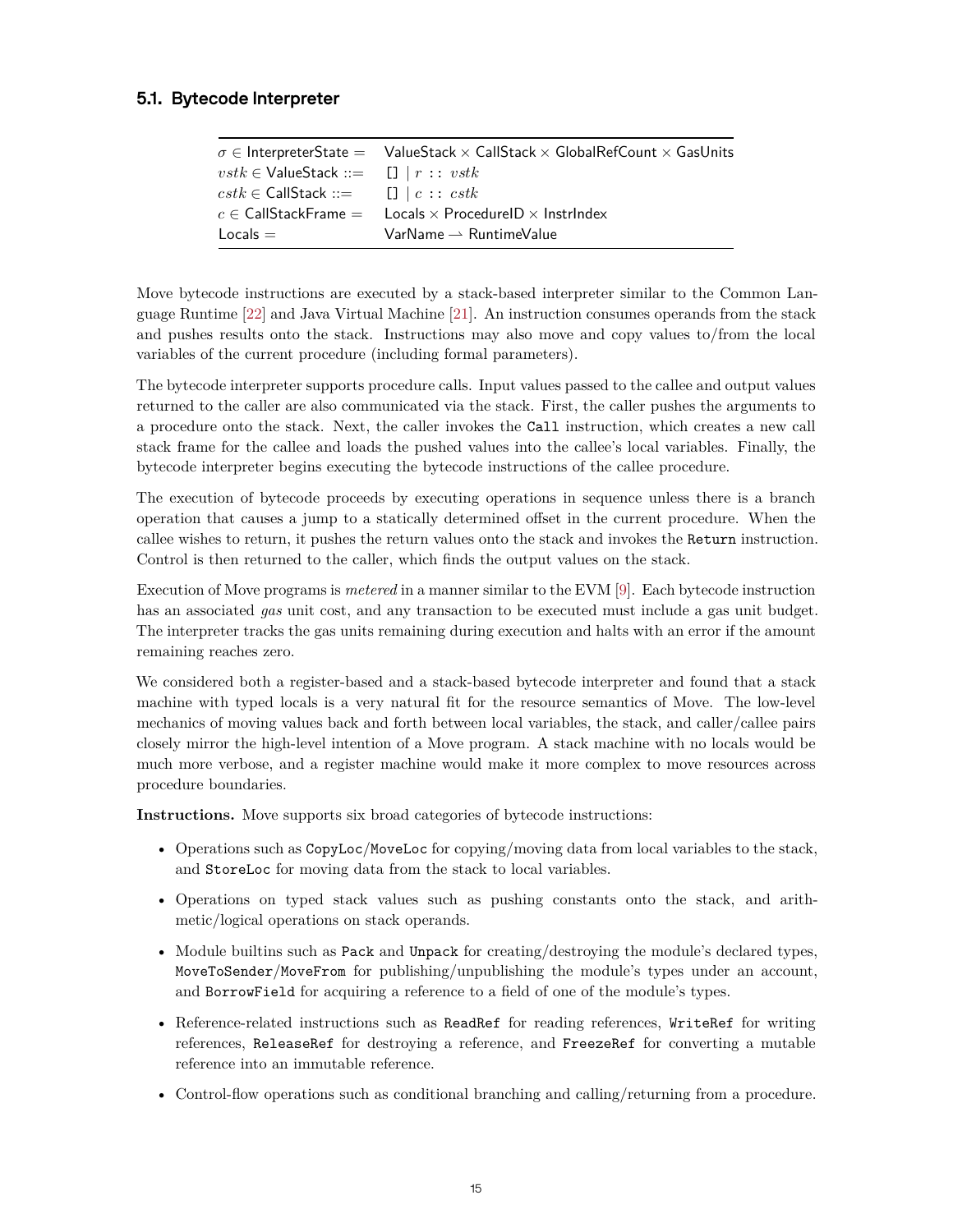• Blockchain-specific builtin operations such as getting the address of the sender of a transaction script and creating a new account.

[Appendix A](#page-20-0) gives a complete list of Move bytecode instructions. Move also provides cryptographic primitives such as sha3, but these are implemented as modules in the standard library rather than as bytecode instructions. In these standard library modules, the procedures are declared as native, and the procedure bodies are provided by the Move VM. Only the VM can define new native procedures, which means that these cryptographic primitives could instead be implemented as ordinary bytecode instructions. However, native procedures are convenient because the VM can rely on the existing mechanisms for invoking a procedure instead of reimplementing the calling convention for each cryptographic primitive.

## <span id="page-15-0"></span>**5.2. Bytecode Verifier**

| $C \in \mathsf{Code} =$  | $TransactionScript \cup Module$                                           |
|--------------------------|---------------------------------------------------------------------------|
|                          | $z \in$ Verification Result ::= ok   stack_err   type_err   reference_err |
| $ C \rightsquigarrow z $ | bytecode verification                                                     |

The goal of the bytecode verifier is to statically enforce safety properties for any module submitted for publication and any transaction script submitted for execution. No Move program can be published or executed without passing through the bytecode verifier.

The bytecode verifier enforces general safety properties that must hold for any well-formed Move program. We aim to develop a separate offline verifier for program-specific properties in future work (see [Section 7](#page-18-0)).

The binary format of a Move module or transaction script encodes a collection of tables of entities, such as constants, type signatures, struct definitions, and procedure definitions. The checks performed by the verifier fall into three categories:

- Structural checks to ensure that the bytecode tables are well-formed. These checks discover errors such as illegal table indices, duplicate table entries, and illegal type signatures such as a reference to a reference.
- Semantic checks on procedure bodies. These checks detect errors such as incorrect procedure arguments, dangling references, and duplicating a resource.
- Linking uses of struct types and procedure signatures against their declaring modules. These checks detect errors such as illegally invoking an internal procedure and using a procedure identifier that does not match its declaration.

In the rest of this section, we will describe the phases of semantic verification and linking.

**Control-flow graph construction.** The verifier constructs a control-flow graph by decomposing the instruction sequence into a collection of basic blocks (note that these are unrelated to the "blocks" of transactions in a blockchain). Each basic block contains a contiguous sequence of instructions; the set of all instructions is partitioned among the blocks. Each basic block ends with a branch or return instruction. The decomposition guarantees that branch targets land only at the beginning of some basic block. The decomposition also attempts to ensure that the generated blocks are maximal. However, the soundness of the bytecode verifier does not depend on maximality.

**Stack balance checking.** Stack balance checking ensures that a callee cannot access stack locations that belong to callers. The execution of a basic block happens in the context of an array of local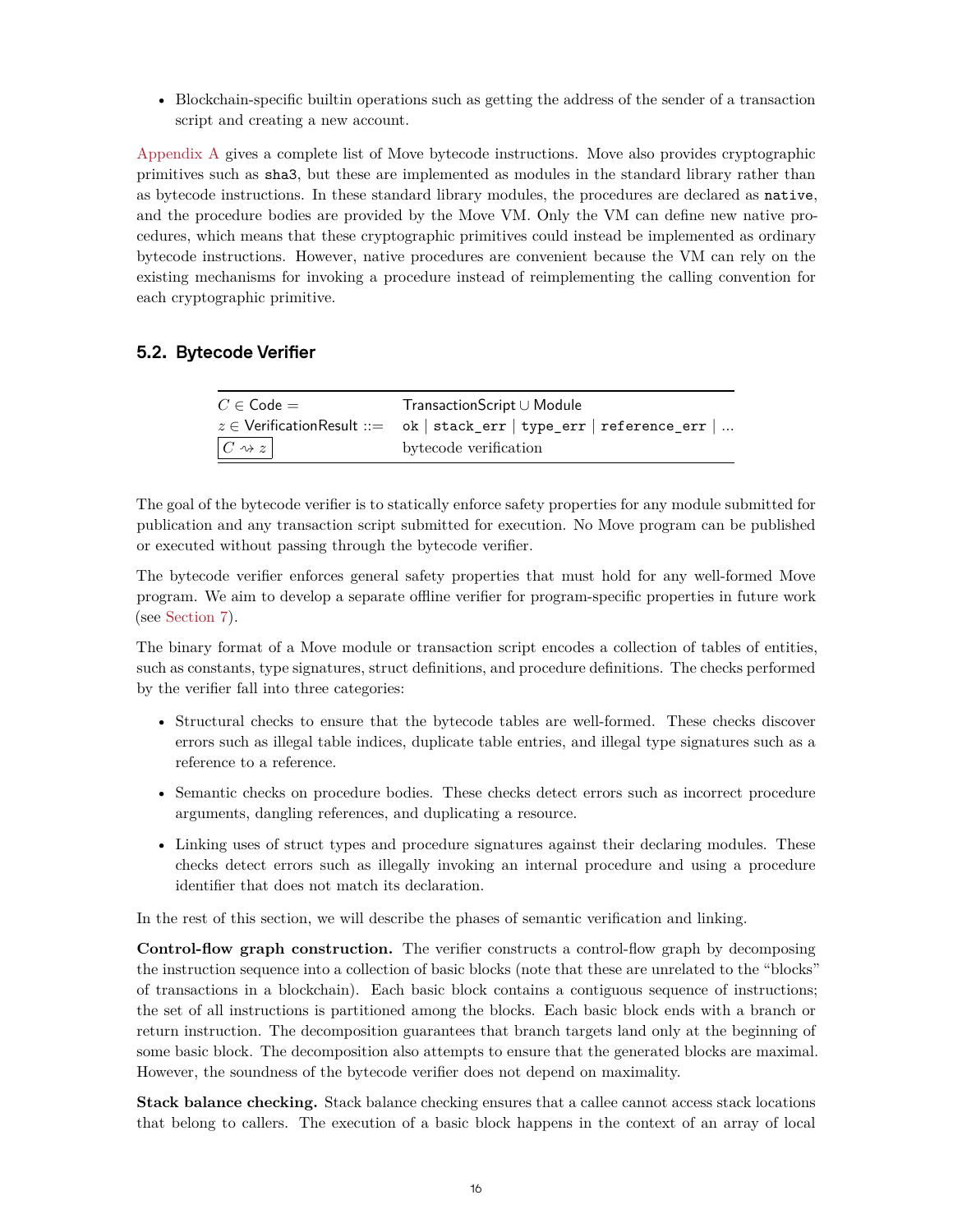variables and a stack. The parameters of the procedure are a prefix of the array of local variables. Passing arguments and return values across procedure calls is done via the stack. When a procedure starts executing, its arguments are already loaded into its parameters. Suppose the stack height is *n* when a procedure starts executing. Valid bytecode must satisfy the invariant that when execution reaches the end of a basic block, the stack height is *n*. The verifier ensures this by analyzing each basic block separately and calculating the effect of each instruction on the stack height. It checks that the height does not go below *n*, and is *n* at the basic block exit. The one exception is a block that ends in a Return instruction, where the height must be *n+m* (where *m* is the number of values returned by the procedure).

**Type checking.** The second phase of the verifier checks that each instruction and procedure (including both builtin procedures and user-defined procedures) is invoked with arguments of appropriate types. The operands of an instruction are values located either in a local variable or on the stack. The types of local variables of a procedure are already provided in the bytecode. However, the types of stack values are inferred. This inference and the type checking of each operation is done separately for each basic block. Since the stack height at the beginning of each basic block is *n* and does not go below *n* during the execution of the block, we only need to model the suffix of the stack starting at *n* for type checking the block instructions. We model this suffix using a stack of types on which types are pushed and popped as the instruction sequence in a basic block is processed. The type stack and the statically known types of local variables are sufficient to type check each bytecode instruction.

**Kind checking.** The verifier enforces resource safety via the following additional checks during the type checking phase:

- Resources cannot be duplicated: CopyLoc is not used on a local variable of kind resource, and ReadRef is not used on a stack value whose type is a reference to a value of kind resource.
- Resources cannot be destroyed: PopUnrestricted is not used on a stack location of kind resource, StoreLoc is not used on a local variable that already holds a resource, and WriteRef is not performed on a reference to a value of kind resource.
- Resources must be used: When a procedure returns, no local variables may hold a resource value, and the callee's segment of the evaluation stack must only hold the return values of the procedure.

A non-resource struct type cannot have a field of kind resource, so these checks cannot be subverted by (e.g.) copying a non-resource struct with a resource field.

Resources cannot be destroyed by a program execution that halts with an error. As we explained in [Section 4.2,](#page-8-0) no state changes produced by partial execution of a transaction script will ever be committed to the global state. This means that resources sitting on the stack or in local variables at the time of a runtime failure will (effectively) return to wherever they were before execution of the transaction began.

In principle, a resource could be made unreachable by a nonterminating program execution. However, the gas metering scheme described in [Section 5.1](#page-14-0) ensures that execution of a Move program always terminates. An execution that runs out of gas halts with an error, which will not result in the loss of a resource (as we explained above).

**Reference checking.** The safety of references is checked using a combination of static and dynamic analyses. The static analysis uses borrow checking in a manner similar to the Rust type system, but performed at the bytecode level instead of at the source code level. These reference checks ensure two strong properties:

• All references point to allocated storage (i.e., there are no dangling references).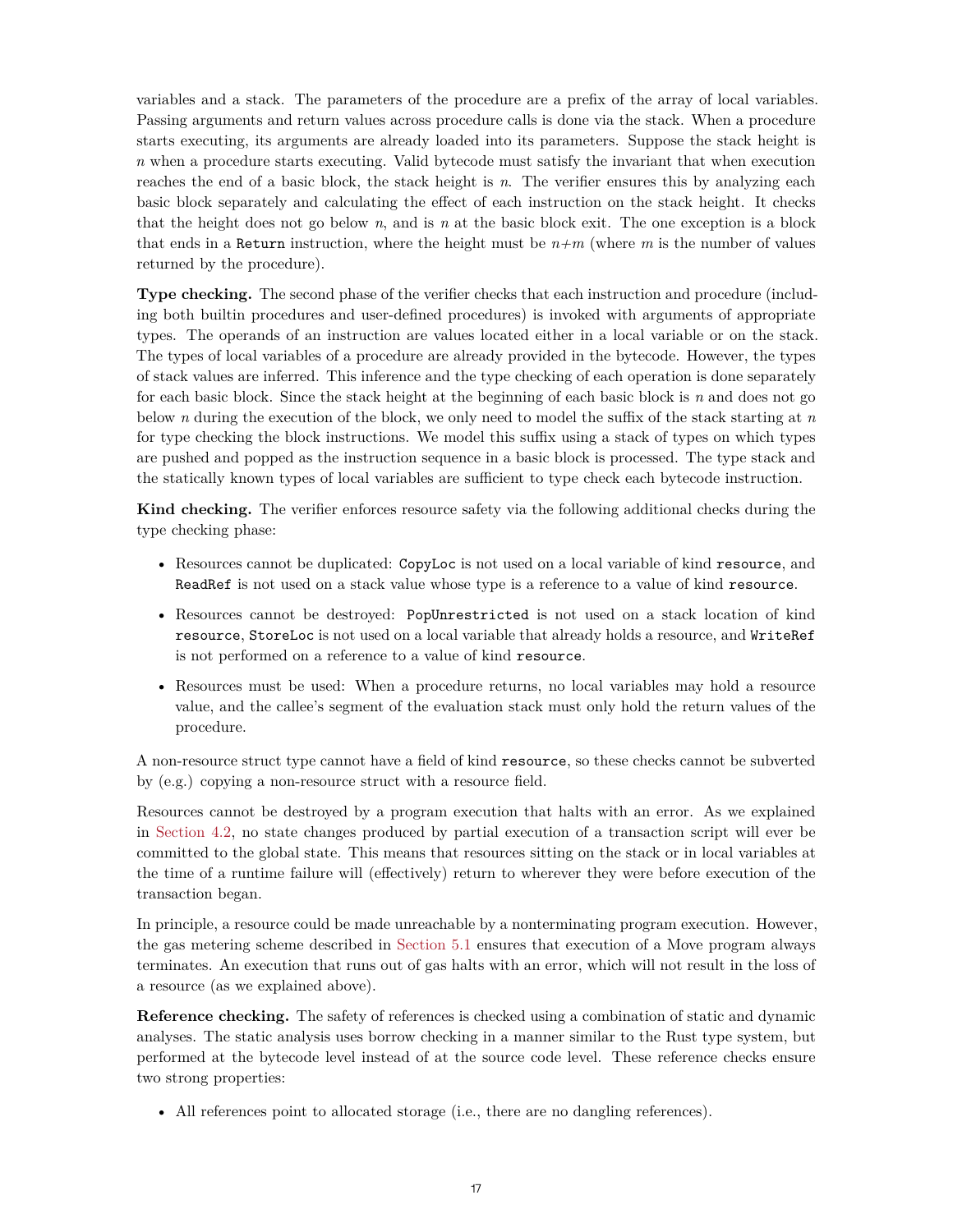• All references have safe read and write access. References are either shared (with no write access and liberal read access) or exclusive (with limited read and write access).

To ensure that these properties hold for references into global storage created via BorrowGlobal, the bytecode interpreter performs lightweight dynamic reference counting. The interpreter tracks the number of outstanding references to each published resource. It uses this information to halt with an error if a global resource is borrowed or moved while references to that resource still exist.

This reference checking scheme has many novel features and will be a topic of a separate paper.

#### **Linking with global state.**

| $D \in$ Dependencies =                                       | StructType <sup>*</sup> $\times$ ProcedureID <sup>*</sup> |  |
|--------------------------------------------------------------|-----------------------------------------------------------|--|
| $\text{des} \in \text{Code} \rightarrow \text{Dependencies}$ | computing dependencies                                    |  |
| $l \in$ Linking Result ::=                                   | success   fail                                            |  |
| $  \langle D, \Sigma \rangle \hookrightarrow l  $            | linking dependencies with global state                    |  |

During bytecode verification, the verifier assumes that the external struct types and procedure ID's used by the current code unit exist and are represented faithfully. The linking step checks this assumption by reading the struct and procedure declarations from the global state  $\Sigma$  and ensuring that the declarations match their usage. Specifically, the linker checks that the following declarations in the global state match their usage in the current code unit:

- Struct declarations (name and kind).
- Procedure signatures (name, visibility, formal parameter types, and return types).

# <span id="page-17-0"></span>**6. Move Virtual Machine: Putting It All Together**

| $T \in$ Transaction $=$                               | TransactionScript $\times$ PrimitiveValue <sup>*</sup> $\times$ Module <sup>*</sup> |
|-------------------------------------------------------|-------------------------------------------------------------------------------------|
|                                                       | $\times$ AccountAddress $\times$ GasUnits                                           |
| $B \in Block =$                                       | Transaction $\times \dots$                                                          |
| $E \in$ Transaction Effect $=$                        | $AccountAddress \rightarrow Account$                                                |
| apply $\in$ (GlobalState $\times$ Transaction Effect) | updating global state                                                               |
| $\rightarrow$ GlobalState                             |                                                                                     |
| $\langle T, E, \Sigma \rangle \Downarrow E'$          | transaction evaluation                                                              |
| $\langle B,\Sigma\rangle \Downarrow E$                | block evaluation                                                                    |

The role of the Move virtual machine is to execute a block  $B$  of transactions from a global state  $\Sigma$  and produce a transaction effect  $E$  representing modifications to the global state. The effect  $E$ can then be applied to  $\Sigma$  to generate the state  $\Sigma'$  resulting from the execution of B. Separating the effects from the actual state update allows the VM to implement transactional semantics in the case of execution failures.

Intuitively, the transaction effect denotes the update to the global state at a subset of the accounts. A transaction effect has the same structure as the global state: it is a partial map from account addresses to accounts, which contain canonically-serialized representations of Move modules and resource values. The canonical serialization implements a language-independent 1-1 function from a Move module or resource to a byte array.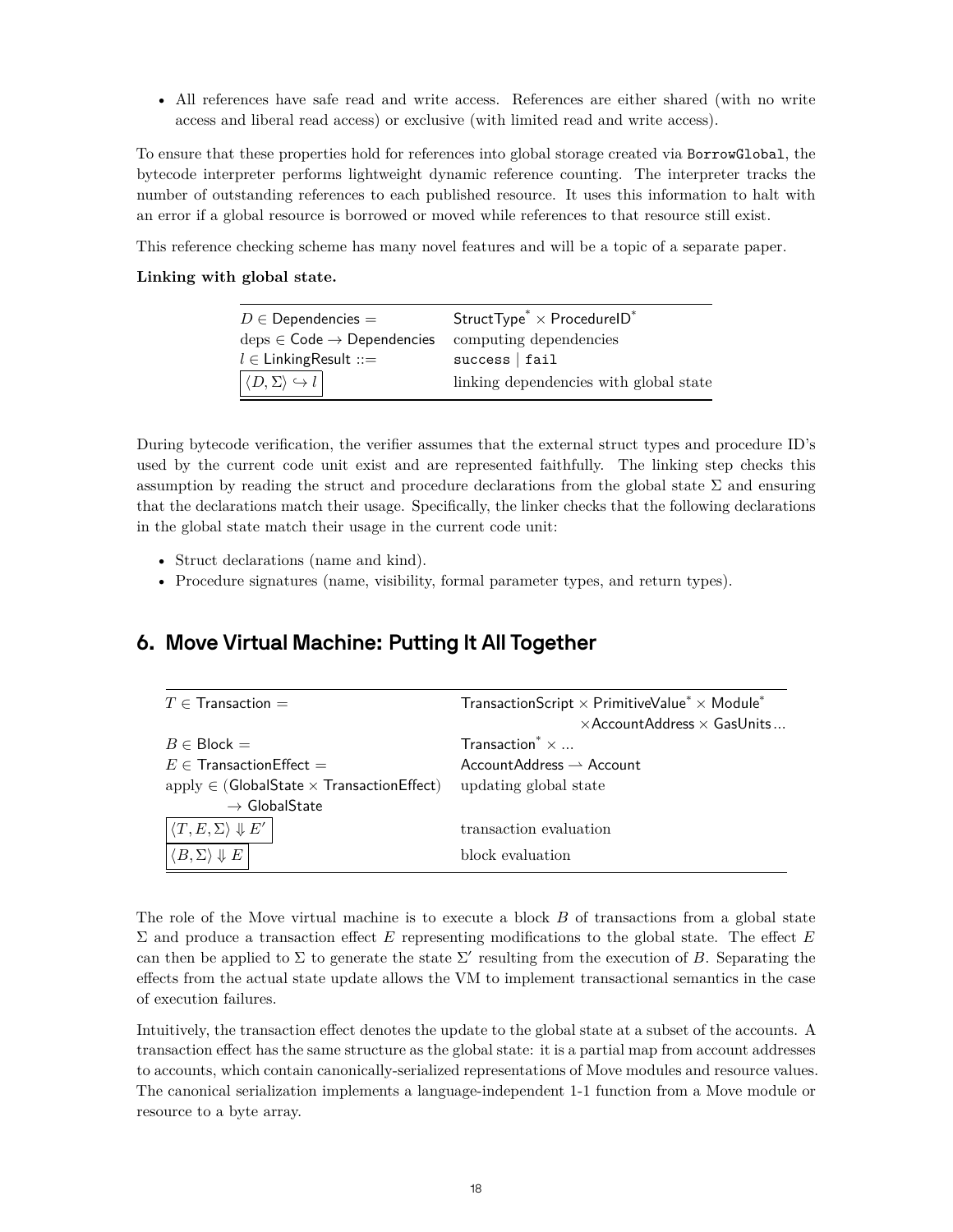To execute the block B from state  $\Sigma_{i-1}$ , the VM fetches a transaction  $T_i$  from B, processes it to produce an effect  $E_i$ , then applies  $E_i$  to  $\Sigma_{i-1}$  to produce a state  $\Sigma_i$  to use as the initial state for the next transaction in the block. The effect of the entire block is the ordered composition of the effects of each transaction in the block.

Each transaction is processed according to a workflow that includes steps such as verifying the bytecode in the transaction and checking the signature of the transaction sender. The entire workflow for executing a single transaction is explained in more detail in[[2\]](#page-24-1).

Today, transactions in a block are executed sequentially by the VM, but the Move language has been designed to support parallel execution. In principle, executing a transaction could produce a set of reads as well as a set of write effects  $E$ . Each transaction in the block could be speculatively executed in parallel and re-executed only if its read/write set conflicts with another transaction in the block. Checking for conflicts is straightforward because Move's tree memory model allows us to uniquely identify a global memory cell using its access path. We will explore speculative execution schemes in the future if virtual machine performance becomes a bottleneck for the Libra Blockchain.

# <span id="page-18-0"></span>**7. What's Next for Move**

So far, we have designed and implemented the following components of Move:

- A programming model suitable for blockchain execution.
- A bytecode language that fits this programmable model.
- A module system for implementing libraries with both strong data abstraction and access control.
- A virtual machine consisting of a serializer/deserializer, bytecode verifier, and bytecode interpreter.

Despite this progress, there is a long road ahead. We conclude by discussing some immediate next steps and longer-term plans for Move.

**Implementing core Libra Blockchain functionality.** We will use Move to implement the core functionality in the Libra Blockchain: accounts, Libra coin, Libra reserve management, validator node addition and removal, collecting and distributing transaction fees, cold wallets, etc. This work is already in progress.

**New language features.** We will add parametric polymorphism (generics), collections, and events to the Move language. Parametric polymorphism will not undermine Move's existing safety and verifiability guarantees. Our design adds type parameters with kind (i.e, resource or unrestricted) constraints to procedure and structs in a manner similar to [[25\]](#page-25-2).

In addition, we will develop a trusted mechanism for versioning and updating Move modules, transaction scripts, and published resources.

**Improved developer experience.** The Move IR was developed as a testing tool for the Move bytecode verifier and virtual machine. To exercise these components, the IR compiler must intentionally produce bad bytecode that will be (e.g.) be rejected by the bytecode verifier. This means that although the IR is suitable for prototyping Move programs, it is not particularly user-friendly. To make Move more attractive for third-party development, we will both improve the IR and work toward developing an ergonomic Move source language.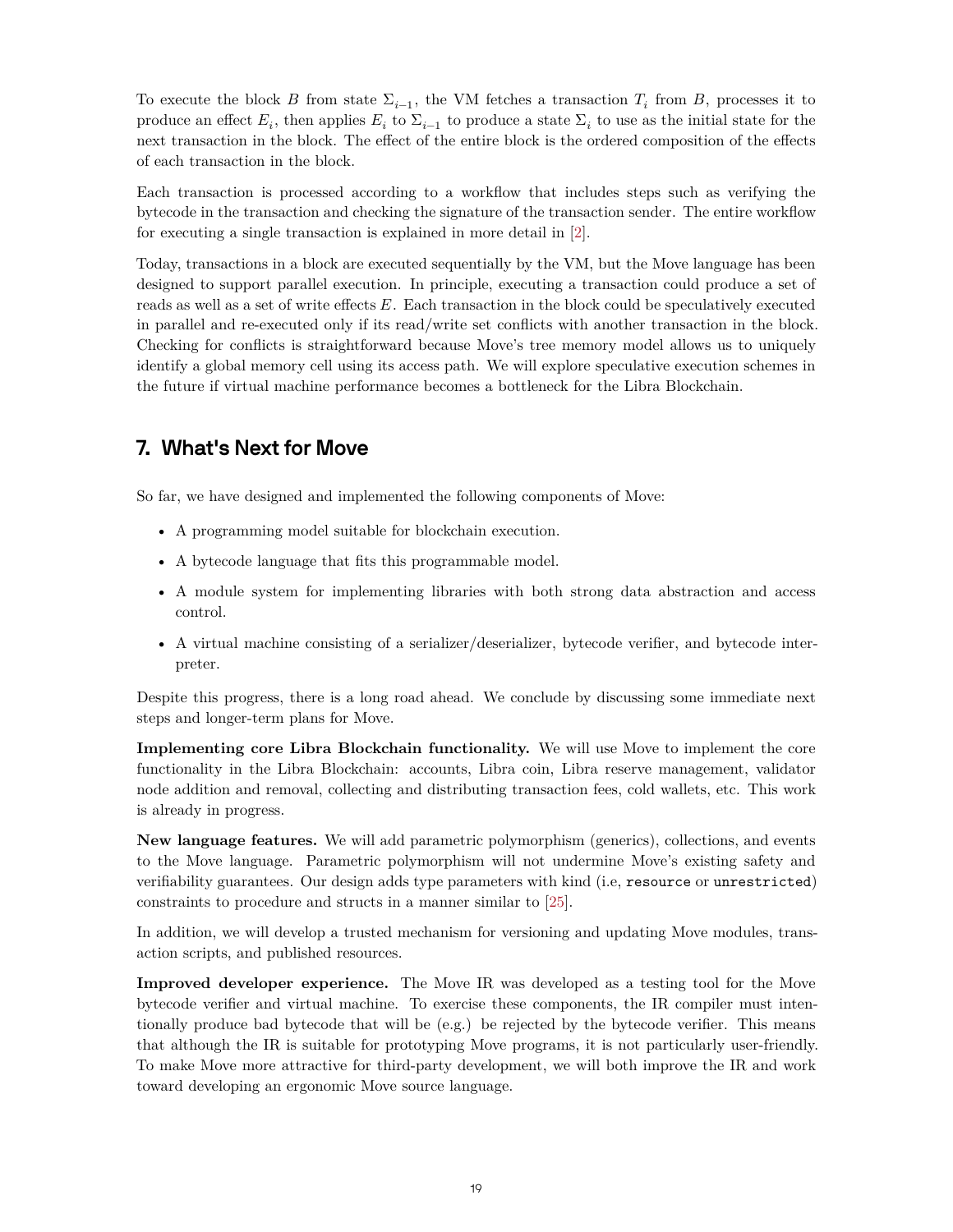Formal specification and verification. We will create a logical specification language and automated formal verification tool that leverage Move's verification-friendly design (see [Section 3.4](#page-6-0)). The verification toolchain will check program-specific functional correctness properties that go beyond the safety guarantees enforced by the Move bytecode verifier [\(Section 5.2\)](#page-15-0). Our initial focus is to specify and verify the modules that implement the core functionality of the Libra Blockchain.

Our longer-term goal is to promote a culture of correctness in which users will look to the formal specification of a module to understand its functionality. Ideally, no Move programmer will be willing to interact with a module unless it has a comprehensive formal specification and has been verified to meet to that specification. However, achieving this goal will present several technical and social challenges. Verification tools should be precise and intuitive. Specifications must be modular and reusable, yet readable enough to serve as useful documentation of the module's behavior.

**Support third-party Move modules.** We will develop a path to third-party module publishing. Creating a good experience for both Libra users and third-party developers is a significant challenge. First, opening the door to general applications must not affect the usability of the system for core payment scenarios and associated financial applications. Second, we want to avoid the reputational risk that scams, speculation, and buggy software present. Building an open system while encouraging high software quality is a difficult problem. Steps such as creating a marketplace for high-assurance modules and providing effective tools for verifying Move code will help.

# **Acknowledgments**

We thank Tarun Chitra, Sophia Drossopoulou, Susan Eisenbach, Maurice Herlihy, John Mitchell, James Prestwich, and Ilya Sergey for their thoughtful feedback on this paper.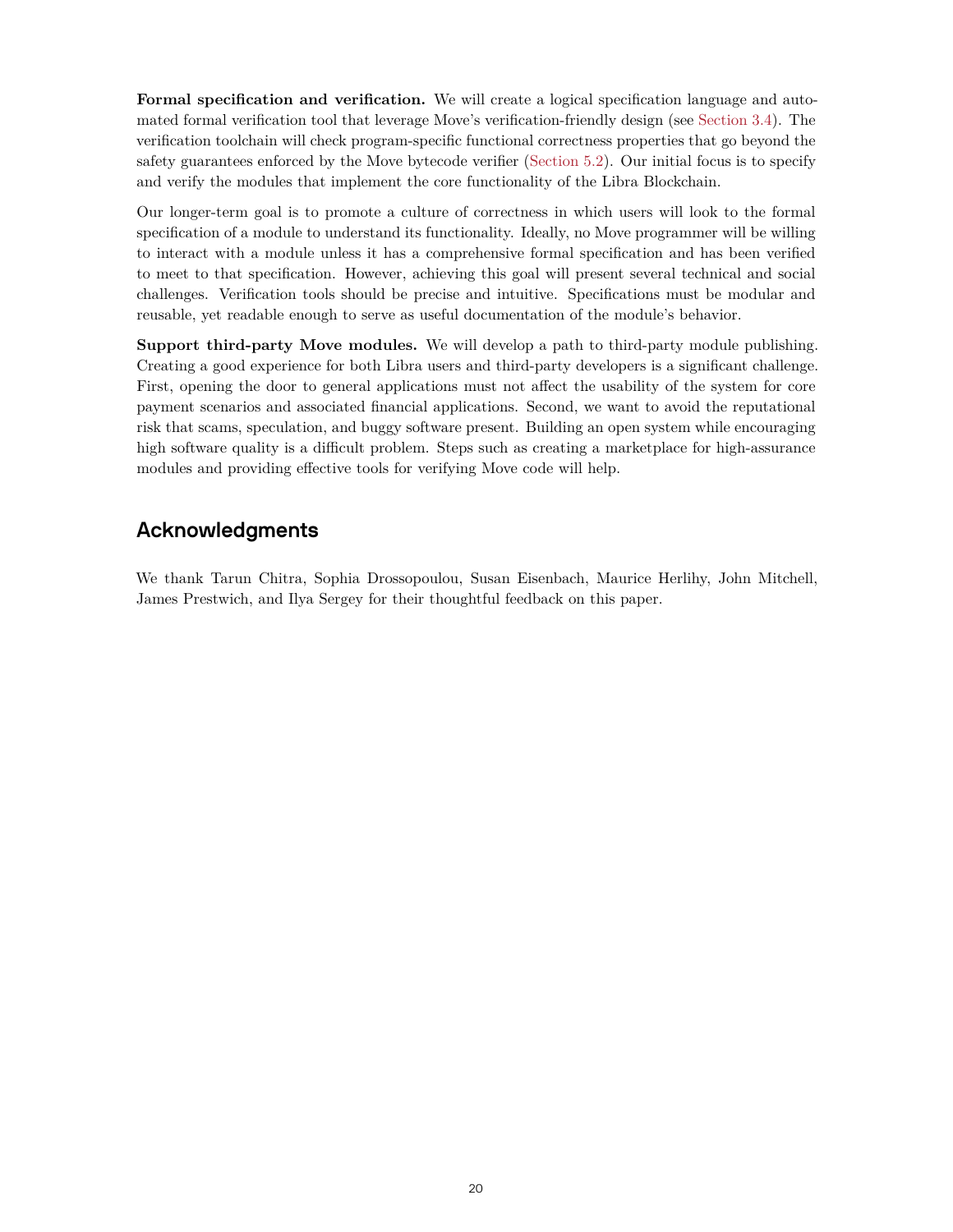# <span id="page-20-0"></span>**A. Move Language Reference**

In this appendix, we present the structure of programs and state in the Move bytecode language.

| <b>Identifiers</b> |  |                             |
|--------------------|--|-----------------------------|
|                    |  | $n \in \mathsf{StructName}$ |
|                    |  | $f \in$ FieldName           |
|                    |  | $x \in V$ ar $N$ ame        |
|                    |  | ProcedureName               |
| ModuleName         |  |                             |

| Types and Kinds                            |                                                                 |
|--------------------------------------------|-----------------------------------------------------------------|
| $a \in$ Account Address                    |                                                                 |
| $b \in$ Bool                               |                                                                 |
| $u \in$ Unsigned Int64                     |                                                                 |
| $\vec{b} \in$ Bytes                        |                                                                 |
| $Kind ::=$                                 | resource   unrestricted                                         |
| $ModuleID =$                               | AccountAddress $\times$ ModuleName                              |
| $StructID =$                               | ModuleID $\times$ StructName                                    |
| $StructType =$                             | $StructID \times Kind$                                          |
| $PrimitiveType =$                          | Account Address $\cup$ Bool $\cup$ Unsigned Int 64 $\cup$ Bytes |
| $\mathcal{T} \subseteq$ NonReferenceType = | $StructType \cup PrimitiveType$                                 |
| Type $::=$                                 | &mut $\mathcal{T}$   & $\mathcal{T}$                            |

| <b>Values</b>                        |                                           |
|--------------------------------------|-------------------------------------------|
| $Resource =$                         | $FieldName \rightarrow Value$             |
| $Struct =$                           | $FieldName \rightarrow UnrestrictedValue$ |
| PrimitiveValue $::=$                 | $a \mid b \mid u \mid b$                  |
| Unrestricted Value $=$               | Struct U Primitive Value                  |
| $v \in$ Value $=$                    | Resource U Unrestricted Value             |
| $g \in \mathsf{GlobalResourceKey} =$ | Account Address $\times$ StructlD         |
| $ap \in AccessPath ::=$              | $x \mid g \mid ap \cdot f$                |
| $r \in$ RuntimeValue ::=             | ref $ap$<br>$\upsilon$                    |

| Global State |                                                                                          |
|--------------|------------------------------------------------------------------------------------------|
|              | $\Sigma \in \mathsf{GlobalState} = \mathsf{AccountAddress} \rightarrow \mathsf{Account}$ |
| $Account =$  | $(StructID \rightarrow Resource) \times (ModuleName \rightarrow Module)$                 |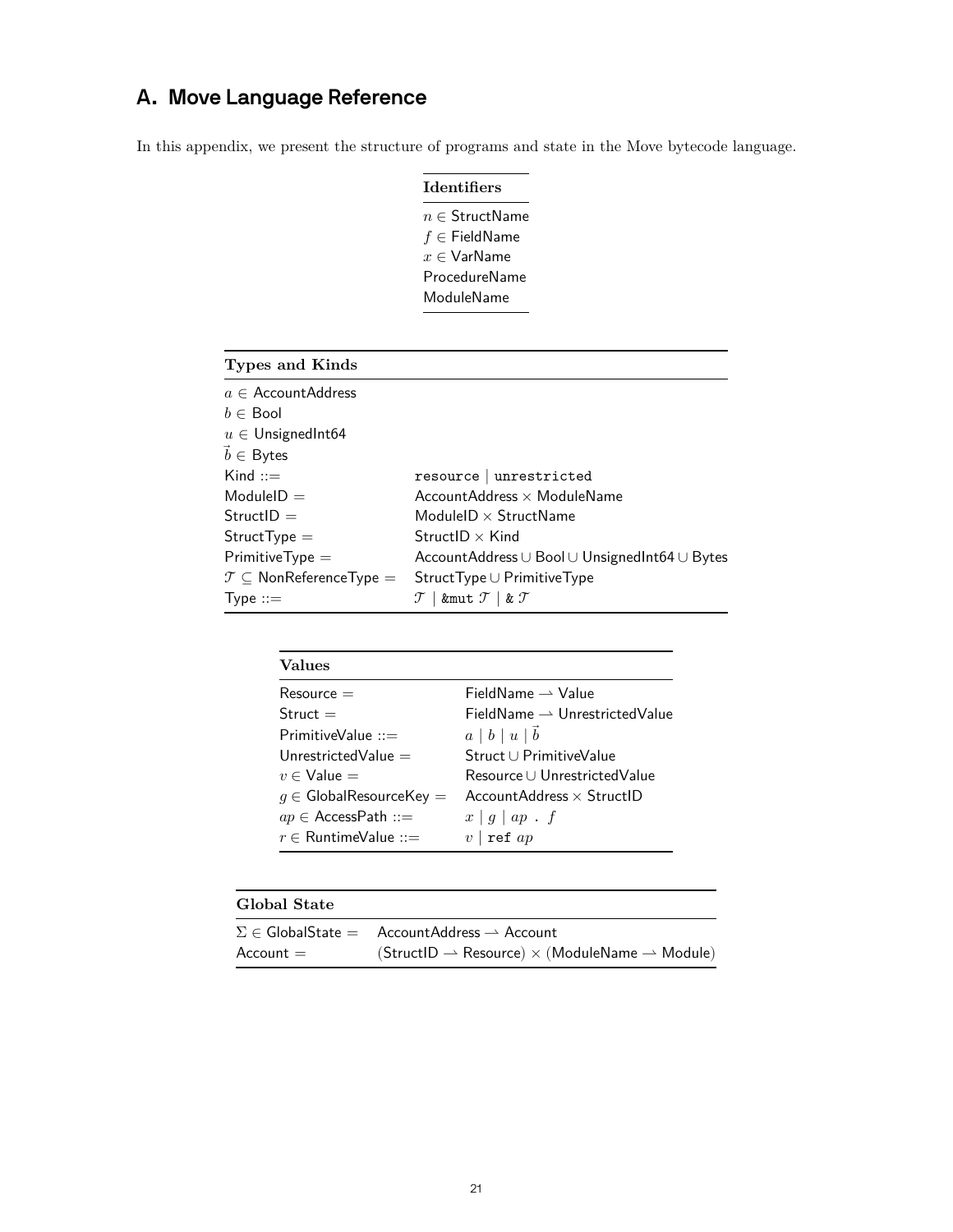# **Modules and Transaction Scripts**

| Module $=$              | ModuleName $\times$ (StructName $\rightarrow$ StructDecl)                                                  |
|-------------------------|------------------------------------------------------------------------------------------------------------|
|                         | $\times$ (ProcedureName $\rightarrow$ ProcedureDecl)                                                       |
| $TransactionScript =$   | ProcedureDecl                                                                                              |
| Struct                  | Kind $\times$ (FieldName $\rightarrow$ NonReferenceType)                                                   |
| $ProceedureSig =$       | Visibility $\times$ (VarName $\rightarrow$ Type) $\times$ Type <sup>*</sup>                                |
| $ProcedureDecl =$       | ProcedureSig $\times$ (VarName $\rightarrow$ Type) $\times$ [Instr <sub>e</sub> ] $\int_{\ell=0}^{\ell=i}$ |
| Visibility $ ::=$       | public   internal                                                                                          |
| $\ell \in$ Instrindex = | UnsignedInt64                                                                                              |

# **Interpreter State**

| $vstk \in$ ValueStack ::= $[] \mid r :: vstk$                                                          | $\sigma \in$ InterpreterState = ValueStack $\times$ CallStack $\times$ GlobalRefCount $\times$ GasUnits |
|--------------------------------------------------------------------------------------------------------|---------------------------------------------------------------------------------------------------------|
| $\mathit{cstk} \in \mathsf{CallStack} ::= \Box \   \ c :: \mathit{cstk}$<br>$c \in$ CallStackFrame $=$ | Locals $\times$ ProcedurelD $\times$ Instrindex                                                         |
| $Locals =$                                                                                             | $VarName \rightharpoonup RuntimeValue$                                                                  |
| $p \in$ ProcedurelD =                                                                                  | ModuleID $\times$ ProcedureSig                                                                          |
| $GlobalRefCount =$                                                                                     | GlobalResourceKey $\rightarrow$ UnsignedInt64                                                           |
| $GasUnits =$                                                                                           | UnsignedInt64                                                                                           |

## **Evaluation**

| $T\in\textsf{Transaction} =$                                                  | TransactionScript $\times$ PrimitiveValue <sup>*</sup> $\times$ Module <sup>*</sup> |
|-------------------------------------------------------------------------------|-------------------------------------------------------------------------------------|
|                                                                               | $\times$ AccountAddress $\times$ GasUnits                                           |
| $B \in \mathsf{Block} =$                                                      | Transaction $* \times $                                                             |
| $E \in \mathsf{TransactionEffect} =$                                          | $AccountAddress \rightharpoonup Account$                                            |
| $\mathrm{apply} \in (\mathsf{GlobalState} \times \mathsf{TransactionEffect})$ | updating global state                                                               |
| $\rightarrow$ GlobalState                                                     |                                                                                     |
| $ \langle B,\Sigma\rangle\Downarrow E $                                       | block evaluation                                                                    |
| $\langle T, E, \Sigma \rangle \Downarrow E'$                                  | transaction evaluation                                                              |
| $\langle \sigma, E, \Sigma \rangle \Downarrow \sigma', E'$                    | interpreter state evaluation                                                        |

| <b>Verification</b>                                           |                                                           |
|---------------------------------------------------------------|-----------------------------------------------------------|
| $C \in \mathsf{Code} =$                                       | TransactionScript∪ Module                                 |
| $z \in$ Verification Result ::=                               | ok   stack_err   type_err   reference_err                 |
| $C \rightsquigarrow z$                                        | bytecode verification                                     |
| $D \in$ Dependencies =                                        | StructType <sup>*</sup> $\times$ ProcedureID <sup>*</sup> |
| $\text{deps} \in \text{Code} \rightarrow \text{Dependencies}$ | computing dependencies                                    |
| $l \in$ Linking Result ::=                                    | success   fail                                            |
|                                                               | linking dependencies with global state                    |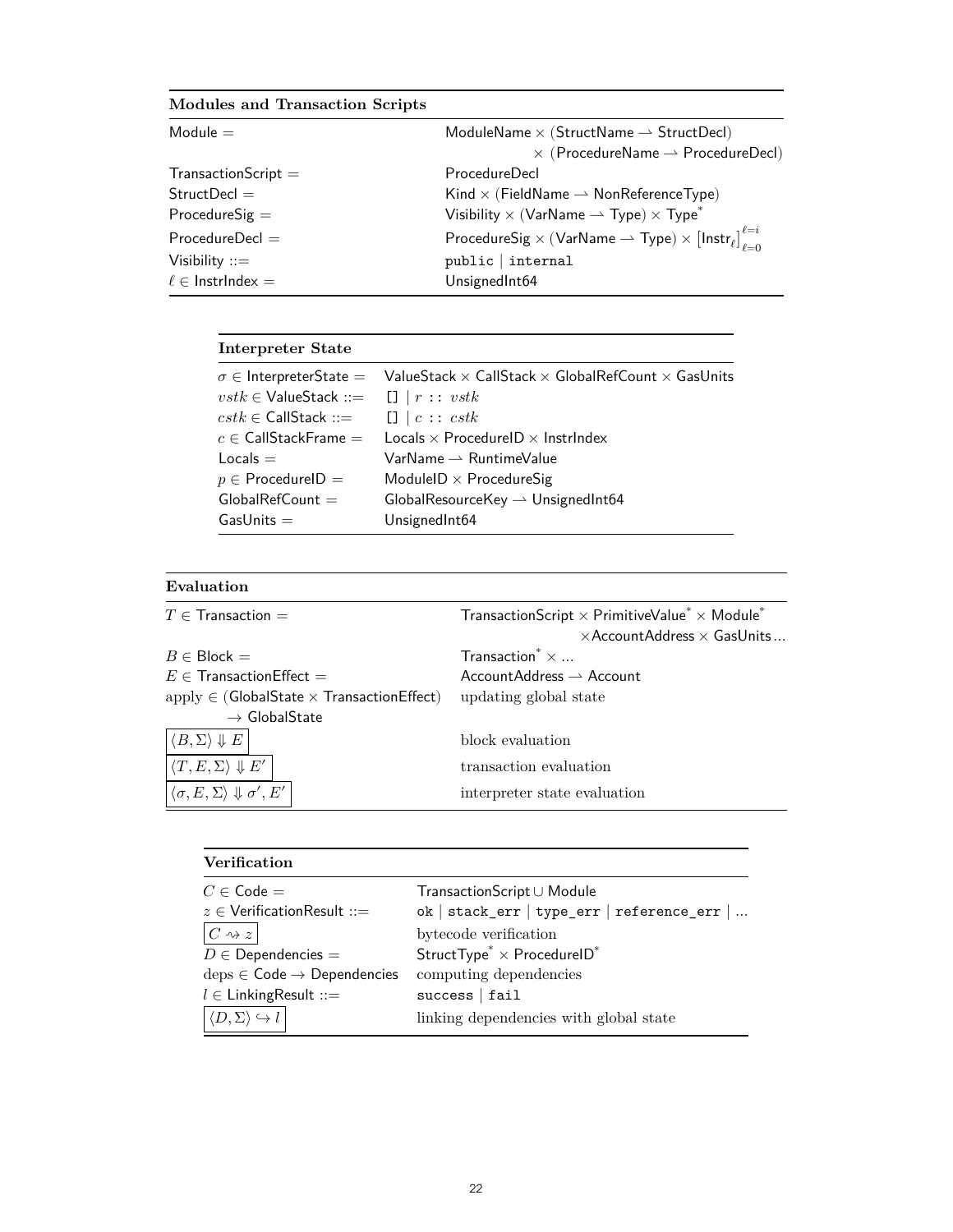| Instructions                             | † indicates an instruction whose execution may fail at runtime                                  |
|------------------------------------------|-------------------------------------------------------------------------------------------------|
| Locallnstr $ ::=$                        |                                                                                                 |
| MoveLoc $< x >$                          | Push value stored in $x$ on the stack. $x$ is now unavailable.                                  |
| CopyLoc < x >                            | Push value stored in $x$ on the stack.                                                          |
| StoreLoc $< x >$                         | Pop the stack and store the result in $x$ . $x$ is now available.                               |
| BorrowLoc < x >                          | Create a reference to the value stored in $x$ and push it on the stack.                         |
| ReferenceInstr ::=                       |                                                                                                 |
| ReadRef                                  | Pop $r$ and push $\ast r$ on the stack.                                                         |
| WriteRef                                 | Pop two values v and r, perform the write $\ast r = v$ .                                        |
| ReleaseRef                               | Pop $r$ and decrement the appropriate reforunt if $r$ is a global reference.                    |
| FreezeRef                                | Pop mutable reference $r$ , push immutable reference to the same value.                         |
| CallInstr ::=                            |                                                                                                 |
| Call $< p >$                             | Pop arguments $r^*$ , load into $p$ 's formals $x^*$ , transfer control to $p$ .                |
| Return                                   | Return control to the previous frame in the call stack.                                         |
| ModuleBuiltinInstr ::=                   |                                                                                                 |
| Pack $< n$                               | Pop arguments $v^*$ , create struct of type <i>n</i> with $f_i$ : $v_i$ , push it on the stack. |
| Unpack $< n$                             | Pop struct of type $n$ from the stack and push its field values $v^*$ on the stack.             |
| BorrowField $< f >$                      | Pop reference to a struct and push a reference to field $f$ of the struct.                      |
| MoveToSender $< n >$ <sup>†</sup>        | Pop resource of type $n$ and publish it under the sender's address.                             |
| MoveFrom $< n > \dagger$                 | Pop address $a$ , remove resource of type $n$ from $a$ , push it.                               |
| BorrowGlobal $< n >^{\dagger}$           | Pop address $a$ , push a reference to the resource of type $n$ under $a$ .                      |
| Exists $< n$                             | Pop address $a$ , push bool encoding "a resource of type $n$ exists under $a$ ".                |
| TxnBuiltinInstr ::=                      |                                                                                                 |
| GetGasRemaining                          | Push u64 representing remaining gas unit budget.                                                |
| GetTxnSequenceNumber                     | Push u64 encoding the transaction's sequence number.                                            |
| GetTxnPublicKey                          | Push byte array encoding the transaction sender's public key.                                   |
| GetTxnSenderAddress                      | Push address encoding the sender of the transaction.                                            |
| GetTxnMaxGasUnits                        | Push u64 representing the initial gas unit budget.                                              |
| GetTxnGasUnitPrice                       | Push u64 representing the Libra coin per gas unit price.                                        |
| Speciallnstr $ ::=$                      |                                                                                                 |
| PopUnrestricted                          | Pop a non-resource value.                                                                       |
| RejectUnless <sup>†</sup>                | Pop bool $b$ and $u64$ $u$ , fail with error code $u$ if $b$ is false.                          |
| CreateAccount <sup>†</sup>               | Pop address $a$ , create a LibraAccount. T under $a$ .                                          |
| $ConstantInstr ::=$                      |                                                                                                 |
| LoadTrue                                 | Push true on the stack.                                                                         |
| LoadFalse                                | Push false on the stack.                                                                        |
| LoadU64 $< u >$                          | Push the $u64 u$ on the stack.                                                                  |
| $\texttt{LoadAddress} < a >$             | Push the address a on the stack.                                                                |
| $\mathtt{LoadBytes}\mathop{<}\vec{b}>\,$ | Push the byte array $\vec{b}$ on the stack.                                                     |
| StackInstr ::=                           |                                                                                                 |
| Not                                      | Pop boolean b and push $\neg b$ .                                                               |
| Add <sup>†</sup>                         | Pop two u64's $u_1$ and $u_2$ and push $u_1 + u_2$ . Fail on overflow.                          |
| $Sub^{\dagger}$                          |                                                                                                 |
| $Mu1^{\dagger}$                          | Pop two u64's $u_1$ and $u_2$ and push $u_1$ - $u_2$ . Fail on underflow.                       |
| $Div^{\dagger}$                          | Pop two u64's $u_1$ and $u_2$ and push $u_1 \times u_2$ . Fail on overflow.                     |
| Mod <sup>†</sup>                         | Pop two u64's $u_1$ and $u_2$ and push $u_1 \div u_2$ . Fail if $u_2$ is zero.                  |
|                                          | Pop two u64's $u_1$ and $u_2$ and push $u_1$ mod $u_2$ . Fail if $u_2$ is zero.                 |
| <b>BitOr</b>                             | Pop two u64's $u_1$ and $u_2$ and push $u_1   u_2$ .                                            |
| BitAnd                                   | Pop two u64's $u_1$ and $u_2$ and push $u_1$ & $u_2$ .                                          |
| Xor                                      | Pop two u64's $u_1$ and $u_2$ and push $u_1 \oplus u_2$ .                                       |
| Lt                                       | Pop two u64's $u_1$ and $u_2$ and push $u_1 < u_2$ .                                            |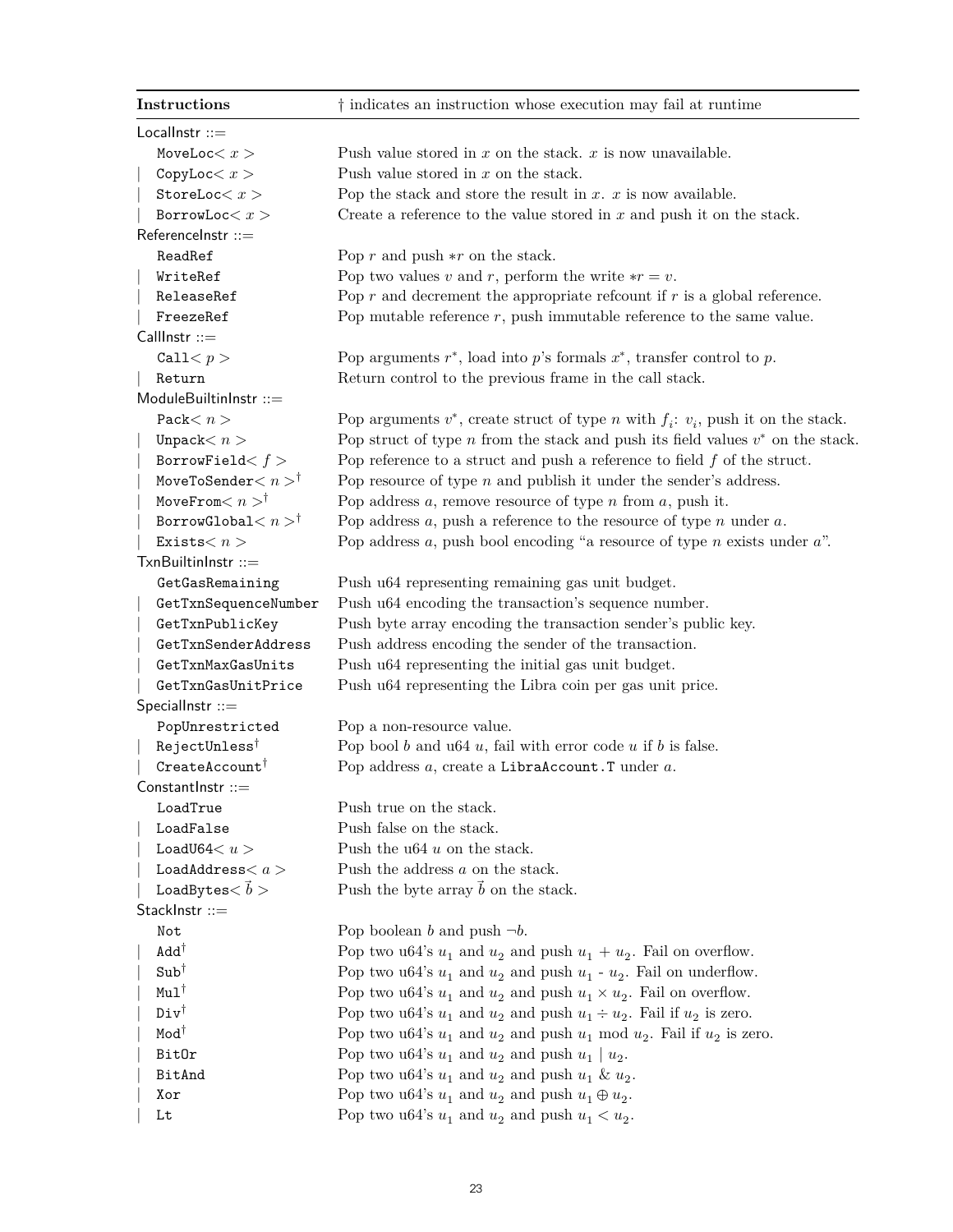| Instructions            | t indicates an instruction whose execution may fail at runtime                   |
|-------------------------|----------------------------------------------------------------------------------|
| Gt                      | Pop two u64's $u_1$ and $u_2$ and push $u_1 > u_2$ .                             |
| Le                      | Pop two u64's $u_1$ and $u_2$ and push $u_1 \leq u_2$ .                          |
| Ge                      | Pop two u64's $u_1$ and $u_2$ and push $u_1 \ge u_2$ .                           |
| 0r                      | Pop two booleans $b_1$ and $b_2$ and push $b_1 \vee b_2$ .                       |
| And                     | Pop two booleans $b_1$ and $b_2$ and push $b_1 \wedge b_2$ .                     |
| Eq                      | Pop two values $r_1$ and $r_2$ and push $r_1 = r_2$ .                            |
| Neq                     | Pop two values $r_1$ and $r_2$ and push $r_1 \neq r_2$ .                         |
| ControlFlowInstr $::=$  |                                                                                  |
| Branch $< \ell >$       | Jump to instruction index $\ell$ in the current procedure.                       |
| BranchIfTrue $< \ell >$ | Pop boolean, jump to instruction index $\ell$ in the current procedure if true.  |
| BranchIfFalse $<\ell>$  | Pop boolean, jump to instruction index $\ell$ in the current procedure if false. |
| $lnstr =$               |                                                                                  |
| Locallnstr              |                                                                                  |
| U Referencelnstr        |                                                                                  |
| U CallInstr             |                                                                                  |
| U ModuleBuiltinInstr    |                                                                                  |
| U TxnBuiltinInstr       |                                                                                  |
| $\cup$ Speciallnstr     |                                                                                  |
| U ConstantInstr         |                                                                                  |
| U StackInstr            |                                                                                  |
| ∪ ControlFlowInstr      |                                                                                  |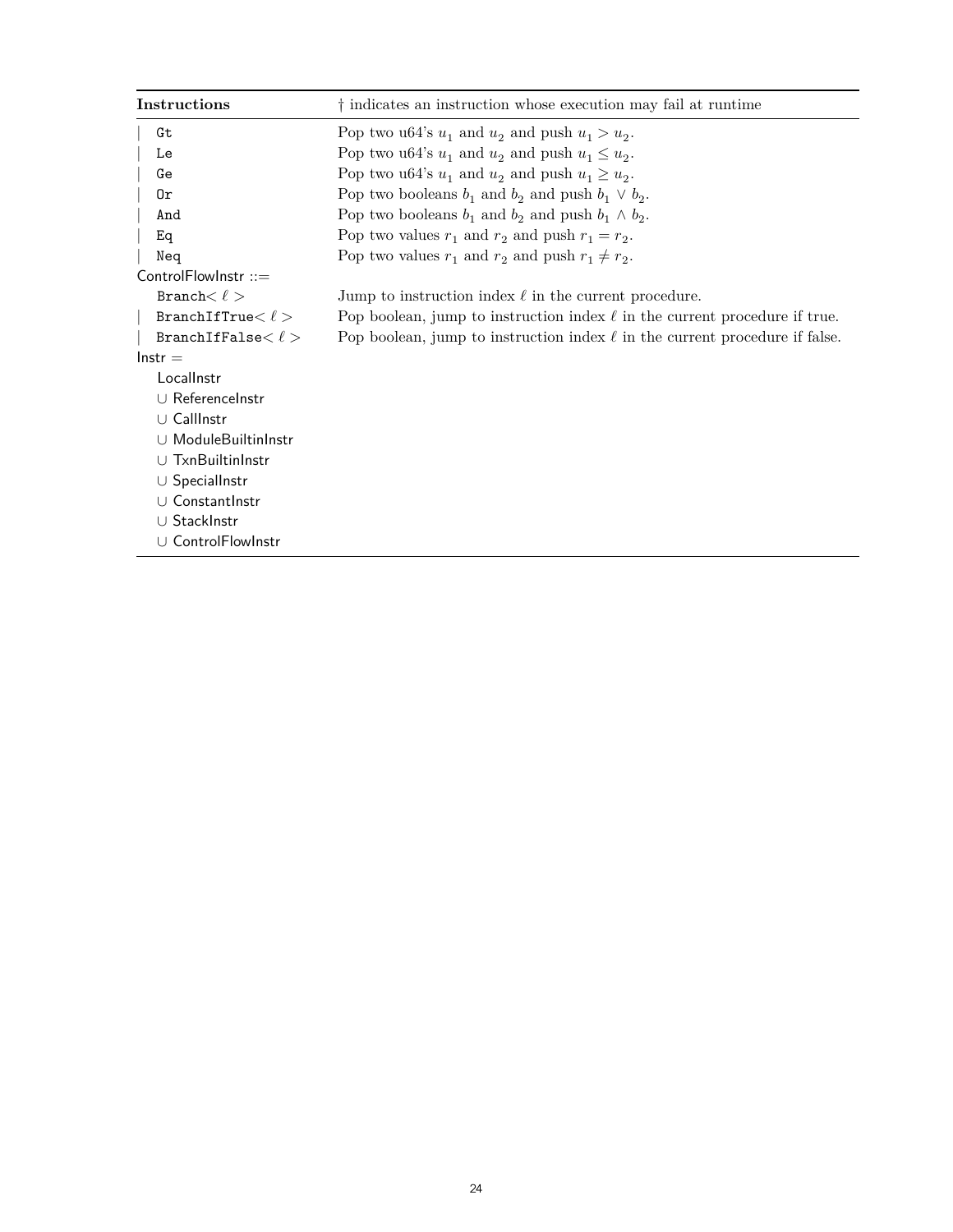# **References**

<span id="page-24-0"></span>[1] The Libra Association, "An Introduction to Libra." <https://libra.org/en-us/whitepaper>.

<span id="page-24-1"></span>[2] Z. Amsden *et al.*, "The Libra Blockchain." [https://developers.libra.org/docs/the-libra-blockchain](https://developers.libra.org/docs/the-libra-blockchain-paper)[paper](https://developers.libra.org/docs/the-libra-blockchain-paper).

<span id="page-24-2"></span>[3] J. Girard, "Linear logic," *Theor. Comput. Sci.*, 1987.

<span id="page-24-3"></span>[4] L. Lamport, "Using time instead of timeout for fault-tolerant distributed systems," *ACM Trans. Program. Lang. Syst.*, 1984.

<span id="page-24-4"></span>[5] M. Baudet *et al.*, "State machine replication in the Libra Blockchain." [https://developers.libra.o](https://developers.libra.org/docs/state-machine-replication-paper) [rg/docs/state-machine-replication-paper](https://developers.libra.org/docs/state-machine-replication-paper).

<span id="page-24-5"></span>[6] M. Saad *et al.*, "Exploring the attack surface of blockchain: A systematic overview," *CoRR*, 2019.

<span id="page-24-6"></span>[7] S. Nakamoto, "Bitcoin: A peer-to-peer electronic cash system," 2008. [http://bitcoin.org/bitcoin.](http://bitcoin.org/bitcoin.pdf) [pdf](http://bitcoin.org/bitcoin.pdf)

<span id="page-24-7"></span>[8] bitcoin.org, "Bitcoin script.". <https://en.bitcoin.it/wiki/Script>

<span id="page-24-8"></span>[9] G. Wood, "Ethereum: A secure decentralised generalised transaction ledger," 2014. [https://ethe](https://ethereum.github.io/yellowpaper/paper.pdf) [reum.github.io/yellowpaper/paper.pdf](https://ethereum.github.io/yellowpaper/paper.pdf)

<span id="page-24-9"></span>[10] bitcoin.org, "Multisignature.". <https://en.bitcoin.it/wiki/Multisignature>

<span id="page-24-10"></span>[11] M. Bartoletti and R. Zunino, "BitML: A calculus for Bitcoin smart contracts," in *Proceedings of the ACM SIGSAC conference on computer and communications security*, 2018.

<span id="page-24-11"></span>[12] bitcoin.org, "Colored coin.". [https://en.bitcoin.it/wiki/Colored\\_Coin](https://en.bitcoin.it/wiki/Colored_Coin)

<span id="page-24-12"></span>[13] K. Crary and M. J. Sullivan, "Peer-to-peer affine commitment using bitcoin," in *Proceedings of the ACM SIGPLAN conference on programming language design and implementation*, 2015.

<span id="page-24-13"></span>[14] N. Szabo, "Formalizing and securing relationships on public networks," *First Monday*, vol. 2, no. 9, 1997. <https://ojphi.org/ojs/index.php/fm/article/view/548>

<span id="page-24-14"></span>[15] V. Buterin and F. Vogelsteller, "ERC20 token standard." 2015. [https://theethereum.wiki/w/i](https://theethereum.wiki/w/index.php/ERC20_Token_Standard) [ndex.php/ERC20\\_Token\\_Standard](https://theethereum.wiki/w/index.php/ERC20_Token_Standard)

<span id="page-24-15"></span>[16] I. Sergey and A. Hobor, "A concurrent perspective on smart contracts," in *Financial cryptography and data security*, 2017.

<span id="page-24-16"></span>[17] V. Buterin, "Critical update re DAO." 2016. [https://ethereum.github.io/blog/2016/06/17/criti](https://ethereum.github.io/blog/2016/06/17/critical-update-re-dao-vulnerability) [cal-update-re-dao-vulnerability](https://ethereum.github.io/blog/2016/06/17/critical-update-re-dao-vulnerability)

<span id="page-24-17"></span>[18] "The Parity wallet hack explained." 2017. [https://blog.zeppelin.solutions/on-the-parity-wallet](https://blog.zeppelin.solutions/on-the-parity-wallet-multisig-hack-405a8c12e8f7)[multisig-hack-405a8c12e8f7](https://blog.zeppelin.solutions/on-the-parity-wallet-multisig-hack-405a8c12e8f7)

<span id="page-24-18"></span>[19] C. Catalini, O. Gratry, J. M. Hou, S. Parasuraman, and N. Wernerfelt, "The Libra reserve." <https://libra.org/about-currency-reserve>.

<span id="page-24-19"></span>[20] R. Milner, M. Tofte, and R. Harper, "Definition of standard ML," 1990.

<span id="page-24-20"></span>[21] T. Lindholm and F. Yellin, *The Java virtual machine specification*. Addison-Wesley, 1997.

<span id="page-24-21"></span>[22] E. Meijer, R. Wa, and J. Gough, "Technical overview of the common language runtime." 2000.